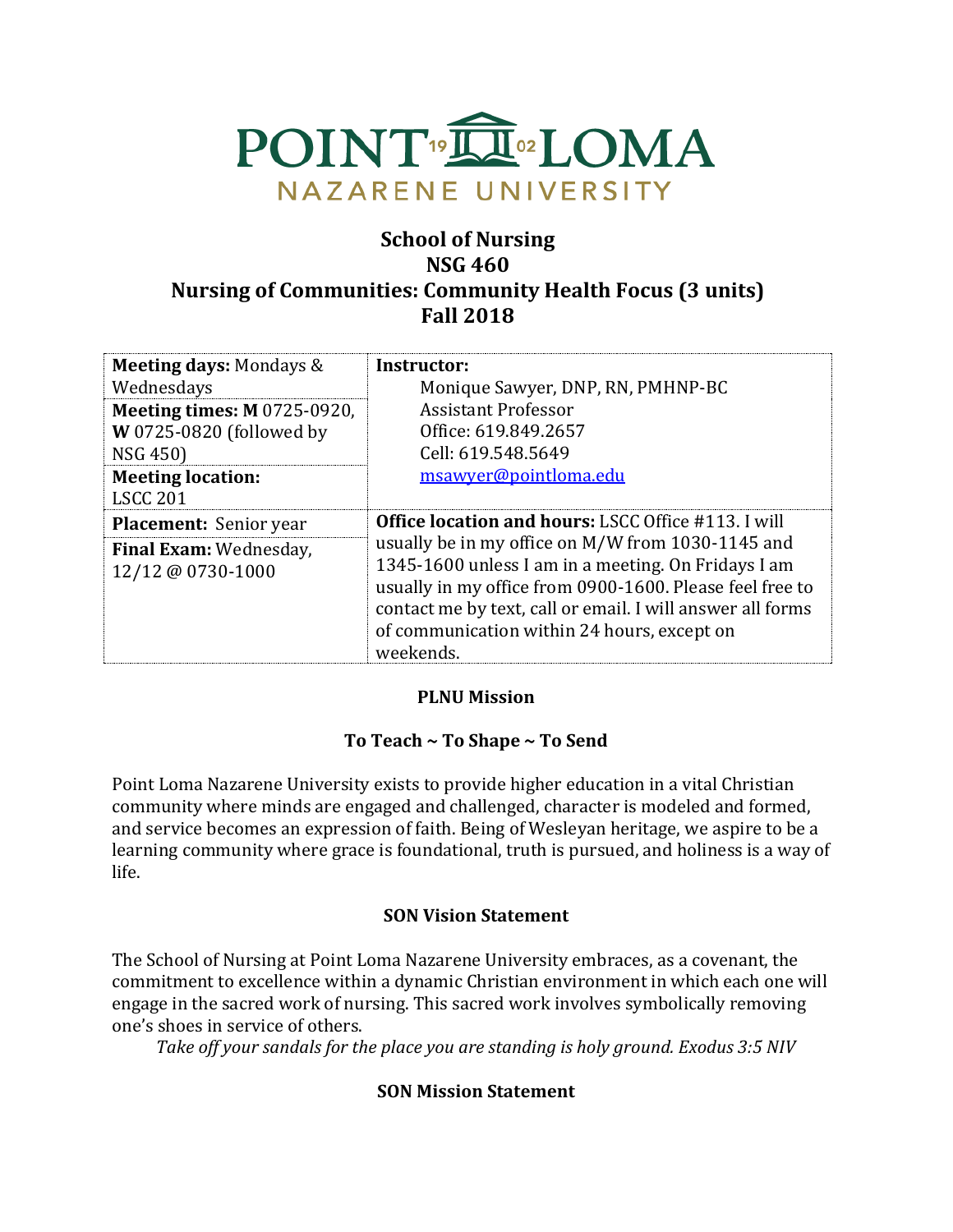The School of Nursing at Point Loma Nazarene University exists to support the university Wesleyan mission and to provide an interdisciplinary learning program of excellence. Graduates of the SON are distinctly identified by grace, truth and holiness, serving others after the example of Christ, as they are sent to fulfill their calling as professional nurses.

*So He got up from the meal, took off His outer clothing, and wrapped a towel around His waist. After that, He poured water into a basin and began to wash His disciple's feet, drying them with a towel that was wrapped around Him. John 13: 4-5 NIV* 

*Now that I, your Lord and Teacher, have washed your feet, you also should wash one another's feet. I have set you an example that you should do as I have done for you. John 13: 14-15 NIV* 

# Faculty reserves the right to make necessary schedule changes to this syllabus as the semester progresses.

Every attempt will be made to minimize the inconvenience to the student in the event of a change to the syllabus. Students will be notified of changes via Canvas announcement section, with accompanying email notification, in a timely manner.

# **COURSE DESCRIPTION**

# **NSG 460 Nursing of Communities: Community Health Focus (3 units)**

The focus is on the health of populations with emphasis on epidemiology, health promotion, health protection, disease prevention, health policy, health care delivery systems, and cultural competency. A community assessment and community teaching project is required.

Prerequisites: Senior standing in Nursing program and completion of Sociology 360 Concurrent: Nursing 461.

Note: A minimum grade of "C" must be achieved in all co-requisite courses in order to progress in the program.

# **PROGRAM & COURSE LEARNING OUTCOMES (PLOs & CLOs)**

Upon completion of this program, students will be able to achieve

- Program Learning Outcomes (blue)
- Theory Course Learning Outcomes (apricot)
- Clinical Course Learning Outcomes (white)
- 2008 American Association of Colleges of Nursing: The Essentials of Baccalaureate Education (BSN Essentials)
- Public Health California Code of Regulations: Qualifications and Requirements (PHCCR)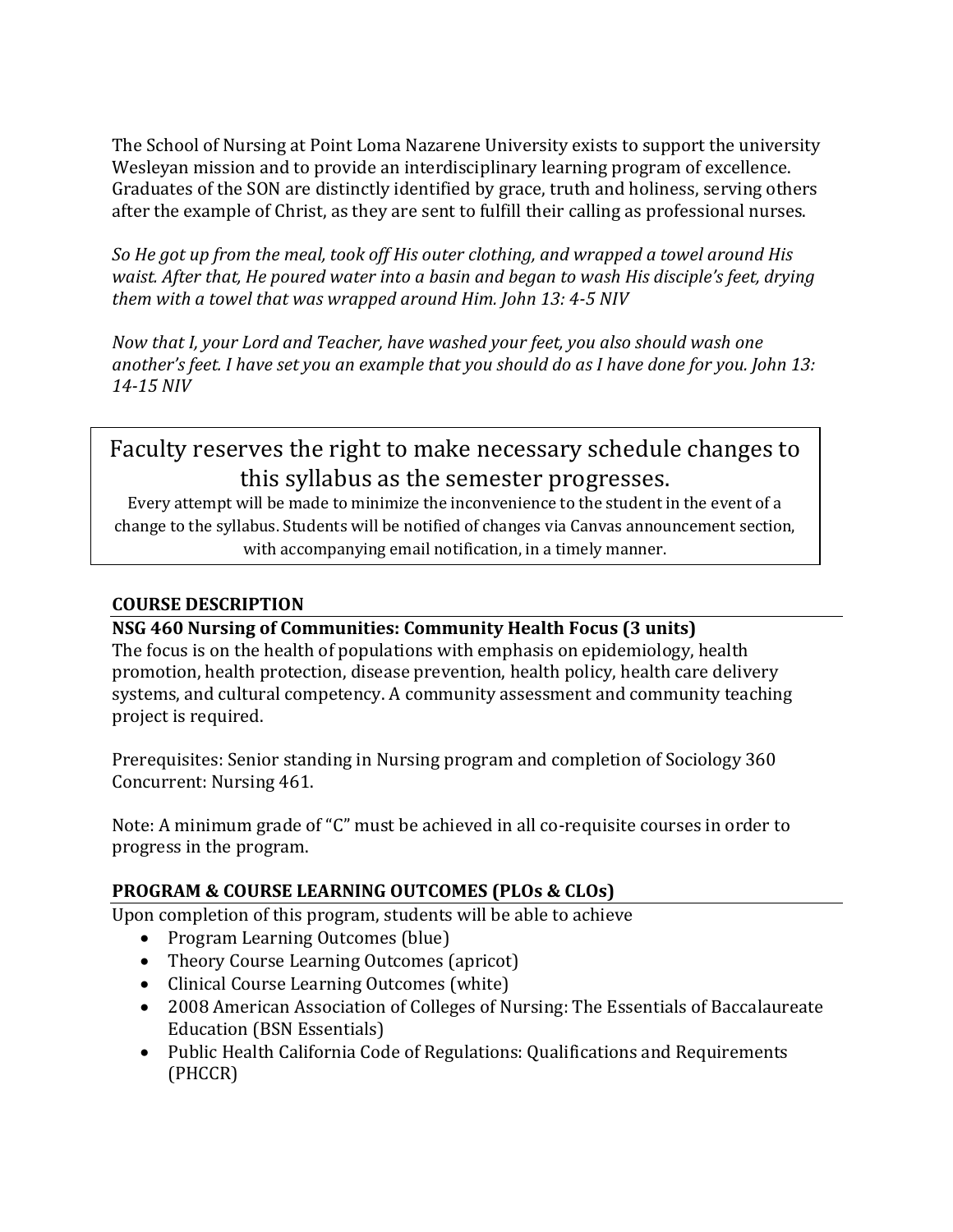| <b>School of Nursing</b><br><b>Program Values &amp; PLOs</b>                                                                                                        | NSG 460: Nursing of Communities:<br><b>Community Health Focus</b>                             |  |  |  |  |  |
|---------------------------------------------------------------------------------------------------------------------------------------------------------------------|-----------------------------------------------------------------------------------------------|--|--|--|--|--|
| I. INQUIRING Faithfully: Student will demonstrate knowledge, skill and behavior of                                                                                  |                                                                                               |  |  |  |  |  |
| the evidence-based practice of nursing which integrates growth in reasoning,<br>analysis, decision-making and the application of theory with the goal of advocating |                                                                                               |  |  |  |  |  |
| for others and/or self. This includes holistic nursing skills and the nursing process.                                                                              |                                                                                               |  |  |  |  |  |
| A. Initiate dialogue regarding current practice to improve healthcare                                                                                               |                                                                                               |  |  |  |  |  |
| BSN Essentials II, III, IV, VI, IX<br>B. Demonstrate use of evidence-based practices as an advocate for self and others                                             |                                                                                               |  |  |  |  |  |
| BSN Essentials III, IV, VI, IX                                                                                                                                      |                                                                                               |  |  |  |  |  |
| C. Promotes positive client outcomes using evidence-based data                                                                                                      |                                                                                               |  |  |  |  |  |
| BSN Essentials II, III, IV, VI, IX                                                                                                                                  |                                                                                               |  |  |  |  |  |
| spiritual, environmental) including family in a multicultural community                                                                                             | D. Provide holistic care by considering all of the client needs (e.g. physical, psychosocial, |  |  |  |  |  |
| BSN Essentials I, III, IV, VI, VII, VIII, IX                                                                                                                        |                                                                                               |  |  |  |  |  |
| E. Engage in self-care practices that facilitates optimal care of clients                                                                                           |                                                                                               |  |  |  |  |  |
| BSN Essentials I, V, VI, IX                                                                                                                                         |                                                                                               |  |  |  |  |  |
| 1. Examine global, national and local concepts of the public health model and theories of<br>nursing                                                                |                                                                                               |  |  |  |  |  |
| PLOs I.B, I.D, II.B, III.E, IV.B, V.C                                                                                                                               |                                                                                               |  |  |  |  |  |
| <b>PHCCR 1491-4: A-L</b>                                                                                                                                            |                                                                                               |  |  |  |  |  |
| 2. Utilize knowledge from previous nursing courses and public health science in providing                                                                           |                                                                                               |  |  |  |  |  |
| care for community clients<br>PLOs I.B, II.B, III.A, IV.A, V.B, V.C                                                                                                 |                                                                                               |  |  |  |  |  |
| PHCCR 1491-4: A-L                                                                                                                                                   |                                                                                               |  |  |  |  |  |
| 3. Utilize the social and ecological determinants of health to work effectively with diverse                                                                        |                                                                                               |  |  |  |  |  |
| individuals, families and groups                                                                                                                                    |                                                                                               |  |  |  |  |  |
| PLOs I.D, II.B, III.C, V.C<br>PHCCR 1491-4: A-L                                                                                                                     |                                                                                               |  |  |  |  |  |
| 4. Analyze diverse, cultural, ethnic and social backgrounds as sources of patient, family and                                                                       |                                                                                               |  |  |  |  |  |
| community needs                                                                                                                                                     |                                                                                               |  |  |  |  |  |
| PLOs I.A, I.D, II.C, III.D, V.B, V.C                                                                                                                                |                                                                                               |  |  |  |  |  |
| PHCCR 1491-4: A-L<br>5. Discuss the ethical issues inherent in resource allocation strategies for community                                                         |                                                                                               |  |  |  |  |  |
| health and well-being                                                                                                                                               |                                                                                               |  |  |  |  |  |
| PLOs I.D, II.C, III.C, V.C                                                                                                                                          |                                                                                               |  |  |  |  |  |
| PHCCR 1491-4: A-L                                                                                                                                                   |                                                                                               |  |  |  |  |  |

**School of Nursing Program Values & PLOs** **NSG 460: Nursing of Communities: Community Health Focus**

**II. CARING Faithfully: The student will embrace a calling to the ministry of compassionate care for all people in response to God's grace, which aims to foster optimal health and bring comfort in suffering and death.**

 A. Demonstrate compassionate care to all people while mirroring Christ's love for all BSN Essentials IV, VI, VII, IX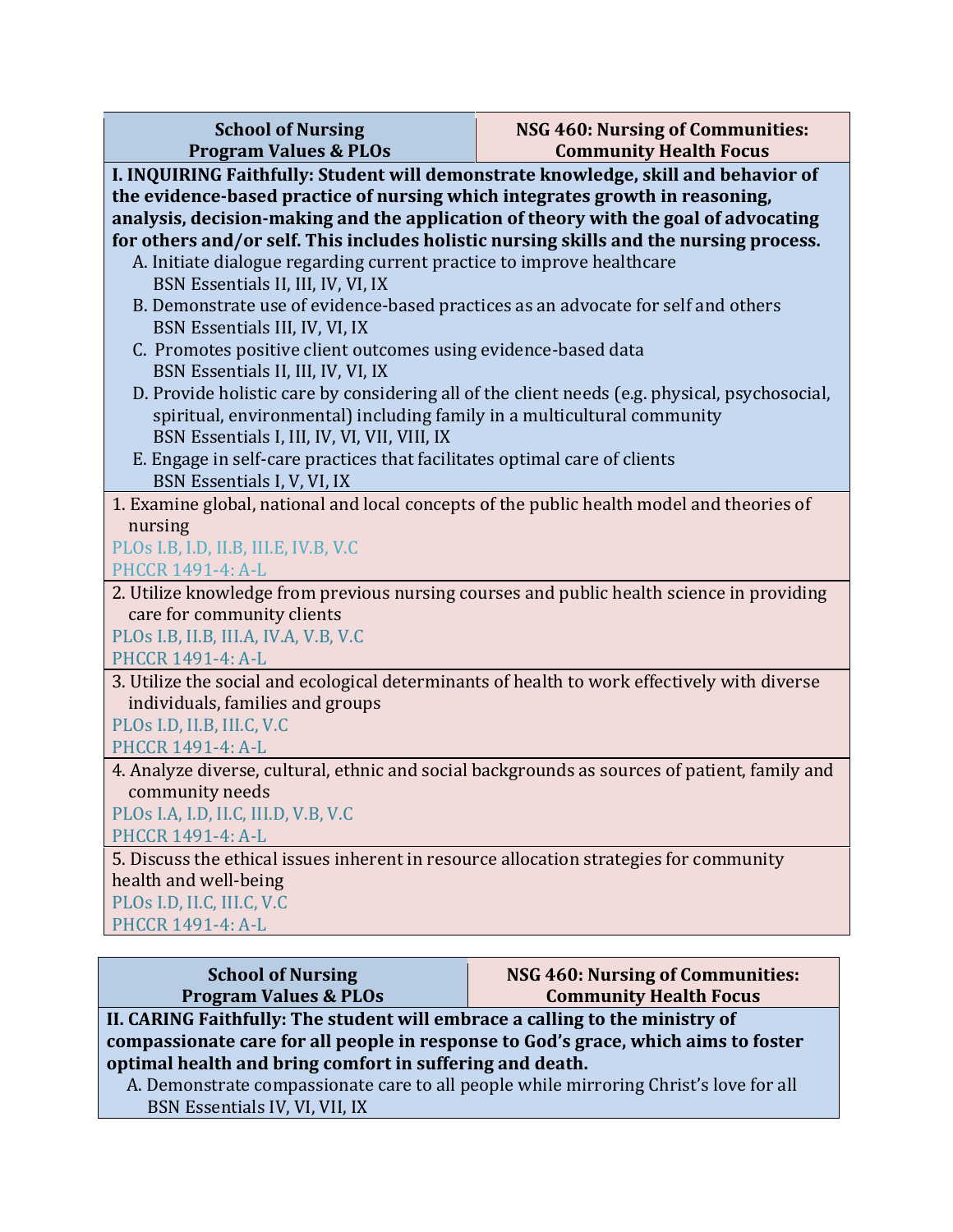- B. Partner with the community to establish a trusting relationship BSN Essentials II.VI, VII, IX
- C. Demonstrate ethics and values consistent with the practice of professional nursing BSN Essentials V, VI, VII, VIII, IX
- 1. Prioritize physiological and psychosocial (including spiritual) assessment data that impact disease process of community clients

PLOs I.D, II.A, III.A, IV.B, V.B

PHCCR 1491-4: A-L

2. Examine strategies to empower community clients in all aspects of the healthcare process

PLOs I.C, I.D, II.B, III.A, III.C, IV.B, V.C PHCCR 1491-4: A-L

3. Integrate ethical/legal standards of nursing practice into the community settings PLOs I.D, II.C, III.C, V., PHCCR 1491-4: A-L

**School of Nursing Program Values & PLOs NSG 460: Nursing of Communities: Community Health Focus III. COMMUNICATING Faithfully: The student will actively engage in the dynamic interactive process that is intrapersonal and interpersonal with the goal of advocating for others and/or self. This includes effective, culturally appropriate communication conveys information, thoughts, actions and feelings through the use of verbal and nonverbal skills.** A. Engage in active listening to promote therapeutic relationships BSN Essentials II, III, IV, VI, VII, IX B. Demonstrate effective verbal and nonverbal communication skills to provide patient care BSN Essentials II, III, IV, VI, VII, IX C. Dialogues with members of the healthcare team, including the patient to facilitate positive patient outcomes BSN Essentials II, III, IV, VI, VII, IX D. Advocate for patients/families and self BSN Essentials V, VI, VII E. Implements patient care while revering the diversity of patients, families and Communities BSN Essentials II, III, V, VI, VII, IX 1. Assess teaching strategies that are appropriate and effective for individual clients, aggregates and communities PLOs I.B, I.C, II.B, III.B, IV.C, V.C PHCCR 1491-4: A-L 2. Foster open communication among the healthcare team to improve client, family and public health outcomes PLOs I.D, II.A, III.A, IV.B, V.B PHCCR 1491-4: A-L 3. Assess the health literacy of individuals, families, and groups served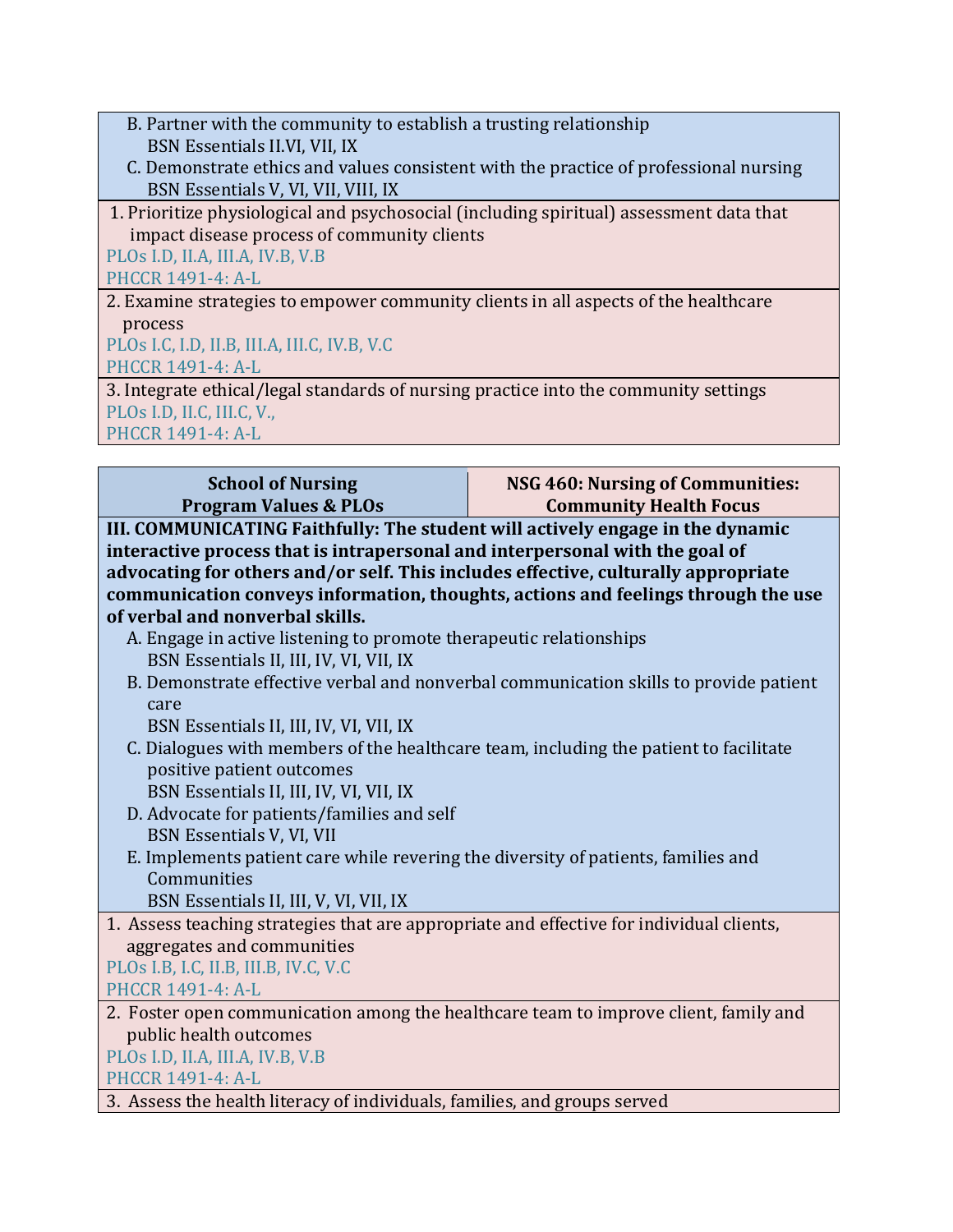#### PLOs I.B, I.D, II.B, III.E, IV.B, V.C PHCCR 1491-4: A-L

4. Advocate for clients to exercise their right to select, participate in, and evaluate health care

# PLOs I.B, I.C, II.B, III.E, IV.B, V.C PHCCR 1491-4: A-L

5. Collaborate with other disciplines in public health to develop, implement and evaluate models of interdisciplinary education to care for diverse populations

PLOs I.A, I.D, II.B, III.A, IV.B, V.A PHCCR 1491-4: A-L

#### **School of Nursing Program Values & PLOs**

#### **NSG 460: Nursing of Communities: Community Health Focus**

**IV. FOLLOWING Faithfully: Defined as claiming the challenge from Florence Nightingale that nursing is a "divine imposed duty of ordinary work." The nursing student will integrate the ordinary work by complying with and adhering to regulatory and professional standards (e.g. ANA Code of Ethics, the California Board of Registered Nursing, Scope of Nursing Practice, SON Handbook). This includes taking responsibility, being accountable for all actions and treating others with respect and dignity.**

- A. Engage in a professional practice environment that promotes nursing excellence BSN Essentials I, III, IV, V, VI, VII, VIII, IX
- B. Provides patient care within the boundaries designated by regulatory agencies, professional practices and ethical standards of a Christian nurse BSN Essentials II, VI, VI, VII, VIII, IX
- C. Avail self of learning opportunities to initiate the life-long learning process BSN Essentials III, IV, V, VI, VII, VIII, IX
- 1. Model principles of integrity, respect and concern for the well-being of self, clients and colleagues

#### PLOs I.D, I.E, II.A, III.D, V.A PHCCR 1491-4: A-L

2. Promote public health through partnership with clients and agencies as a model of respect for the needs of others

PLOs I.B, I.D, II.B, III.E, IV.B, V.C

PHCCR 1491-4: A-L

3. Appraise major issues shaping current public health nursing practice PLOs I.B, I.C, III.D, IV.A

PHCCR 1491-4: A-L

4. Critique the role and influence of context, culture, gender and development on interpersonal interaction and teaching

PLOs I.C, I.D, II.C, II.D, III.C, IV.B, V.C

PHCCR 1491-4: A-L

| <b>School of Nursing</b>         |
|----------------------------------|
| <b>Program Values &amp; PLOs</b> |

#### **NSG 460: Nursing of Communities: Community Health Focus**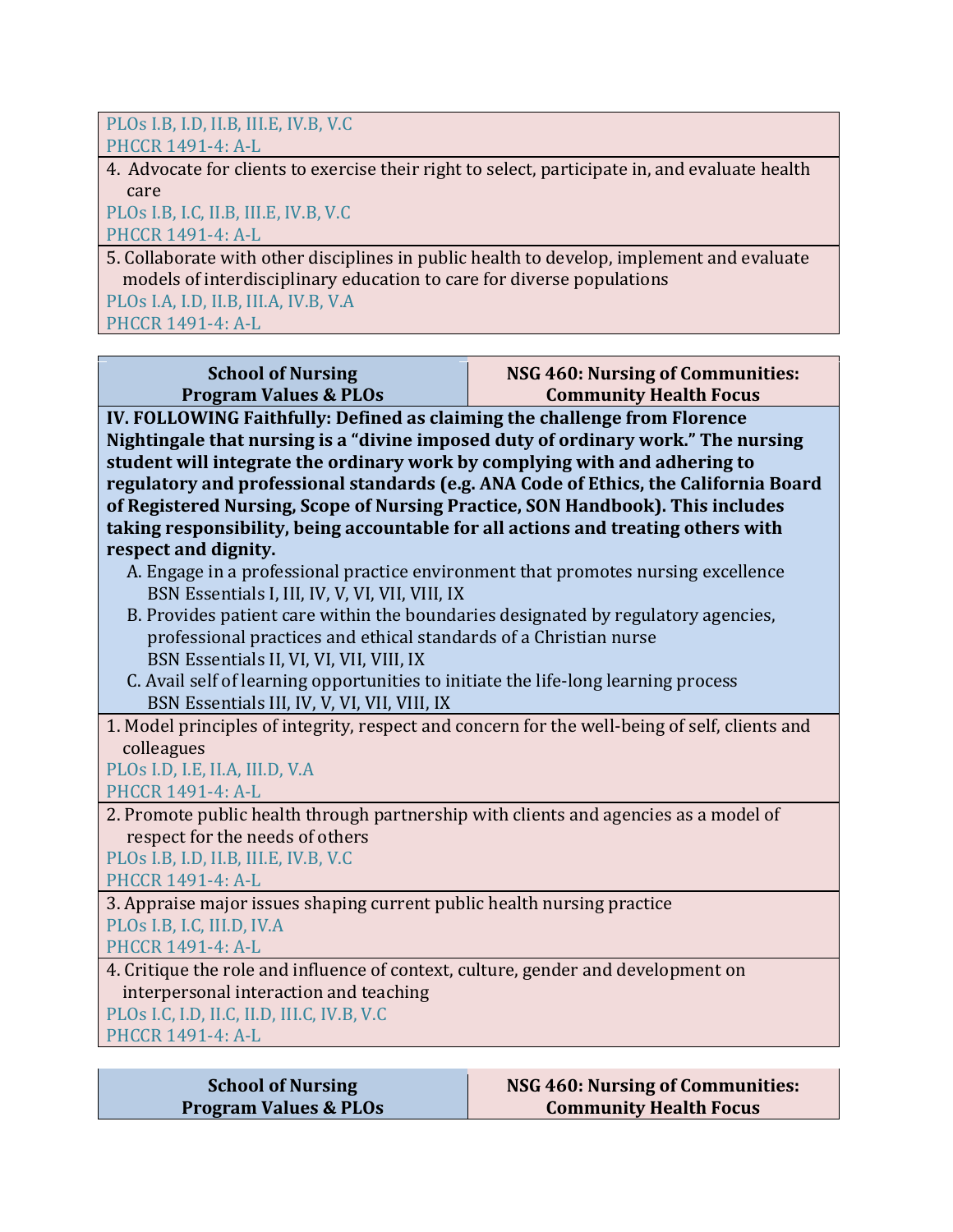**V. LEADING Faithfully: The student will incorporate a foundational relationship with Christ and others and embrace a willingness to serve others in the midst of life circumstances (e.g., illness, injustice, poverty). The student will role-model the need for "Sabbath Rest" as a means of personal renewal, and true care of the self, so that service to others is optimally achieved. The student will incorporate the characteristics of a servant leader including: humility, courage, forgiveness, discernment.**

- A. Provide graceful service through compassionate response to others' needs BSN Essentials II, IV, VI, VII, VIII, IX
- B. Demonstrate the principles of a servant leader as a reflection of Christ's love BSN Essentials II, IV, V, VI, VII, VIII, IX
- C. Exhibits patient advocacy that reflects sensitivity to diversity in a holistic manner. BSN Essentials II, IV, V, VI, VII, VIII, IX

1. Analyze the influence of own value system related to the impact community client care PLOs I.D, II.A, III.D, V.B

PHCCR 1491-4: A-L

2. Discriminate community resources for children and families as a function of service PLOs I.C, II.B, III.E, IV.B, V.C

PHCCR 1491-4: A-L

3. Justify the role that leading faithfully has in community/public health nursing PLOs I.D, I.E, II.B, III.C, V.A

PHCCR 1491-4: A-L

4. Demonstrate the concepts of equity and social justice in the context of health, health disparities, and the social determinants of health

PLOs I.C, I.D, II.C, II.D, III.C, III.E, IV.B, V.C PHCCR 1491-4: A-L

# **COURSE CONTENT OUTLINE (Topic Outline)**

| <b>Module</b> | Content                                                                                                                           | <b>PHCCR</b><br>1491       |
|---------------|-----------------------------------------------------------------------------------------------------------------------------------|----------------------------|
| $\mathbf{1}$  | <b>Foundations of Public Health Nursing</b><br>Introduction to public health<br>Introduction to public health nursing             | 4A, 4C, 4D,<br>4G, 4H      |
|               | Community assessment<br>Nursing in the community<br>Levels of prevention<br>Social determinants of health                         |                            |
| $\mathbf{2}$  | <b>Public Health Science of Disease</b><br>Communicable diseases<br>Epidemiology<br>Sexually transmitted infections<br><b>HIV</b> | 4B, 4C, 4E,<br>4G          |
| 3             | <b>Vulnerable Populations</b><br>Homelessness                                                                                     | 4A, 4B, 4C,<br>4D, 4F, 4G, |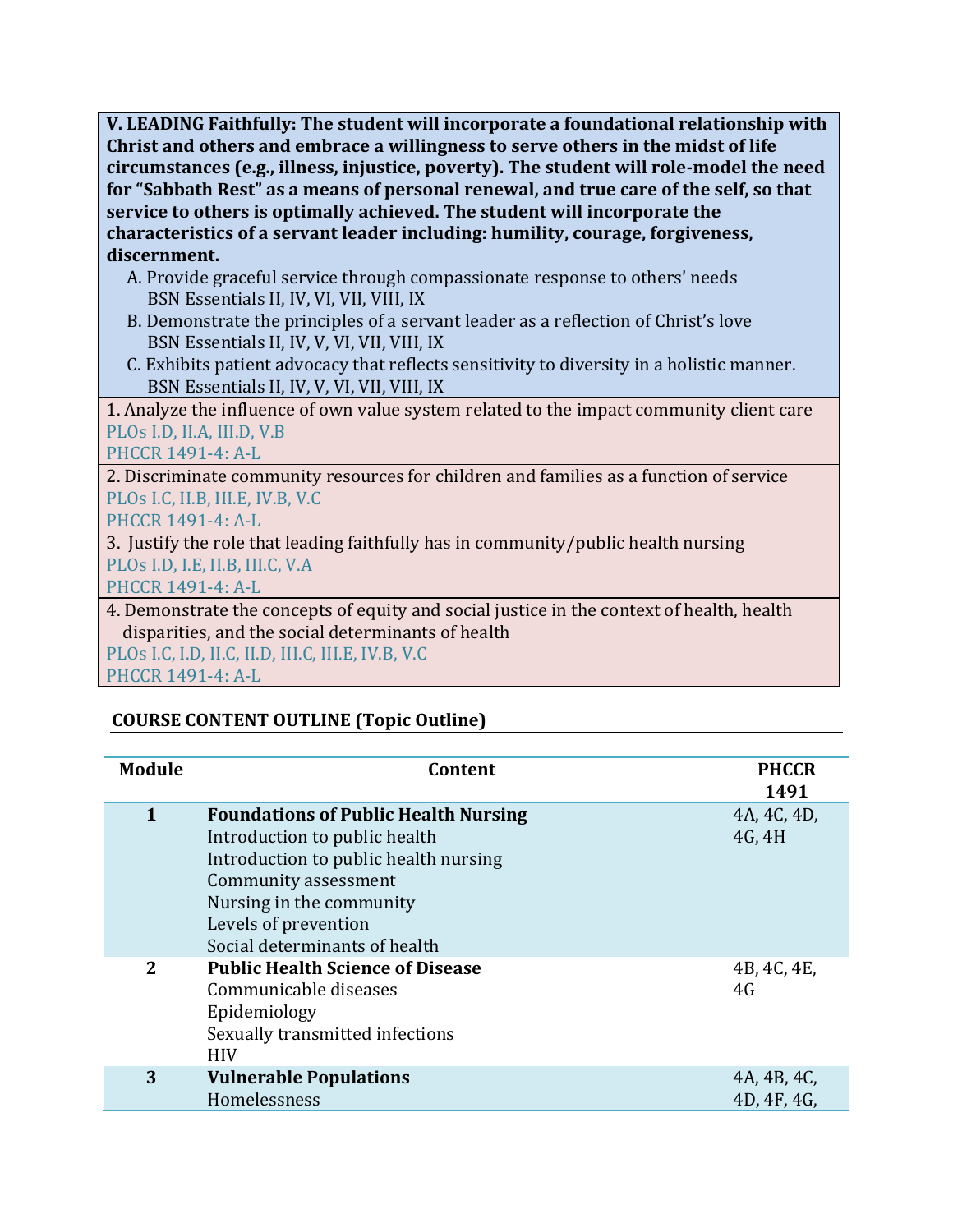|   | Refugee health<br>Family violence<br>Gender & sexuality<br>Family nursing                                                      | 4H, 4J, 4K                                      |
|---|--------------------------------------------------------------------------------------------------------------------------------|-------------------------------------------------|
| 4 | The System of Healthcare<br>US healthcare system<br>Healthcare around the world<br>Health policy & ethics<br>Health education  | 4B, 4C, 4D,<br>4F, 4G, 4H,<br>4I, 4K            |
| 5 | The World Around Us<br>Environmental health<br>Disaster preparedness<br>Global health<br>Chronic diseases & health disparities | 4A, 4B, 4C,<br>4D, 4E, 4F,<br>4G, 4H, 4K,<br>4L |

# **FINAL EXAMINATION POLICY**

Successful completion of this class requires taking the final examination **on its scheduled day**. The final examination schedule is posted on the [Class Schedules](http://www.pointloma.edu/experience/academics/class-schedules) site. No requests for early examinations or alternative days will be approved.

# **PLNU COPYRIGHT POLICY**

Point Loma Nazarene University, as a non-profit educational institution, is entitled by law to use materials protected by the US Copyright Act for classroom education. Any use of those materials outside the class may violate the law.

#### **PLNU ACADEMIC HONESTY POLICY**

Students should demonstrate academic honesty by doing original work and by giving appropriate credit to the ideas of others. Academic dishonesty is the act of presenting information, ideas, and/or concepts as one's own when in reality they are the results of another person's creativity and effort. A faculty member who believes a situation involving academic dishonesty has been detected may assign a failing grade for that assignment or examination, or, depending on the seriousness of the offense, for the course. Faculty should follow and students may appeal using the procedure in the university Catalog. See [Academic Policies](http://catalog.pointloma.edu/content.php?catoid=18&navoid=1278) for definitions of kinds of academic dishonesty and for further policy information.

# **PLNU ACADEMIC ACCOMMODATIONS POLICY**

If you have a diagnosed disability, please contact PLNU's Disability Resource Center (DRC) within the first two weeks of class to demonstrate need and to register for accommodation by phone at 619-849-2486 or by e-mail at [DRC@pointloma.edu.](mailto:DRC@pointloma.edu) See [Disability Resource](http://www.pointloma.edu/experience/offices/administrative-offices/academic-advising-office/disability-resource-center)  [Center](http://www.pointloma.edu/experience/offices/administrative-offices/academic-advising-office/disability-resource-center) for additional information.

# **PLNU ATTENDANCE AND PARTICIPATION POLICY**

Class attendance and participation is directly correlated to academic achievement. Therefore, it is expected that students will attend class and engage fully in each class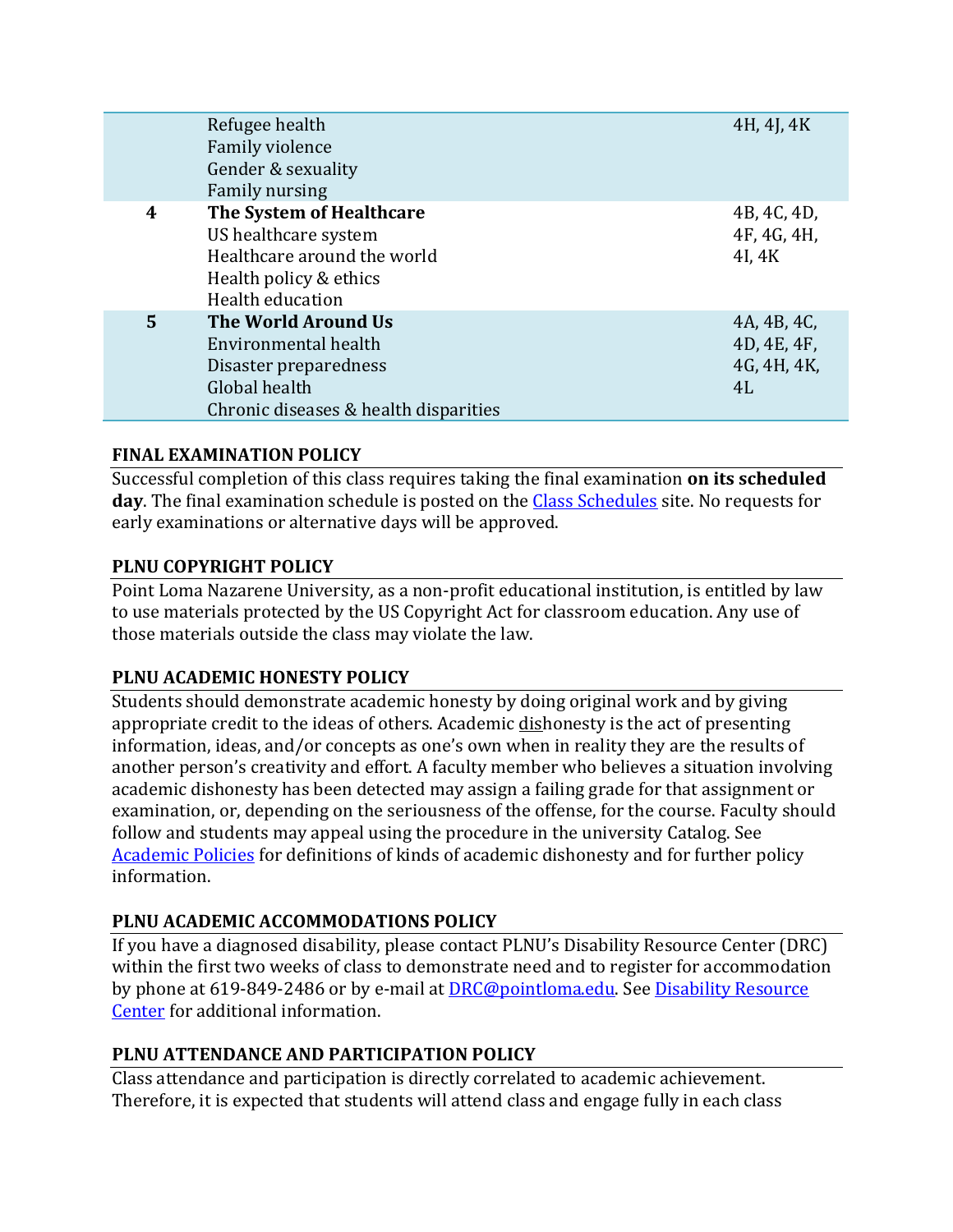session. However, life does happen, and the reality is that you might have to miss class for an emergency operation, death in the family, or some other calamity. Therefore, you are allowed **2 absences** without penalty. *For each absence above 2 absences you will lose 5 points from your course grade.* This may not seem like a large amount, but it almost always results in a significant lowering of your grade according to the grading policy.

The only excused absence occurs when you miss class due to a college-sponsored activity (approved in writing by the Academic Dean). Excused absences for serious illness (hospitalization) and other calamities are up to the discretion of the professor. According to university policy, if the student is absent from more than 10 percent of class meetings (**3 classes**), the faculty member can file a written report which may result in de-enrollment. If the absences exceed 20 percent (**6 classes**), the student may be de-enrolled without notice until the university drop date or, after that date, receive the appropriate grade for their work and participation. See Academic Policies in the Undergraduate Academic Catalog.

# **STATE AUTHORIZATION**

State authorization is a formal determination by a state that Point Loma Nazarene University is approved to conduct activities regulated by that state. In certain states outside California, Point Loma Nazarene University is not authorized to enroll online (distance education) students. If a student moves to another state after admission to the program and/or enrollment in an online course, continuation within the program and/or course will depend on whether Point Loma Nazarene University is authorized to offer distance education courses in that state. It is the student's responsibility to notify the institution of any change in his or her physical location. Refer to the map using the below link to view which states allow online (distance education) outside of California.

https://www.pointloma.edu/offices/office-institutional-effectivenessresearch/disclosures

# **SCHOOL OF NURSING PROFESSIONAL STANDARDS**

Students are required to adhere to professional standards while students at PLNU. The nursing department had developed these standards to provide clarification of expected professional behaviors.

- 1. Presenting yourself professionally in interactions with all persons
- 2. Behaving with honesty and ethics
- 3. Respectful communication techniques
- 4. Being proactive versus reactive
- 5. Accepting accountability for one's own actions
- 6. Being prepared and punctual

# **Additional Guidelines**

Social networking sites are a great way to connect with many others. These sites can be used to your disadvantage and all persons are advised to employ professional standards on these sites. A general rule would be if what you have posted does not enhance your professional image then it probably needs to be reviewed.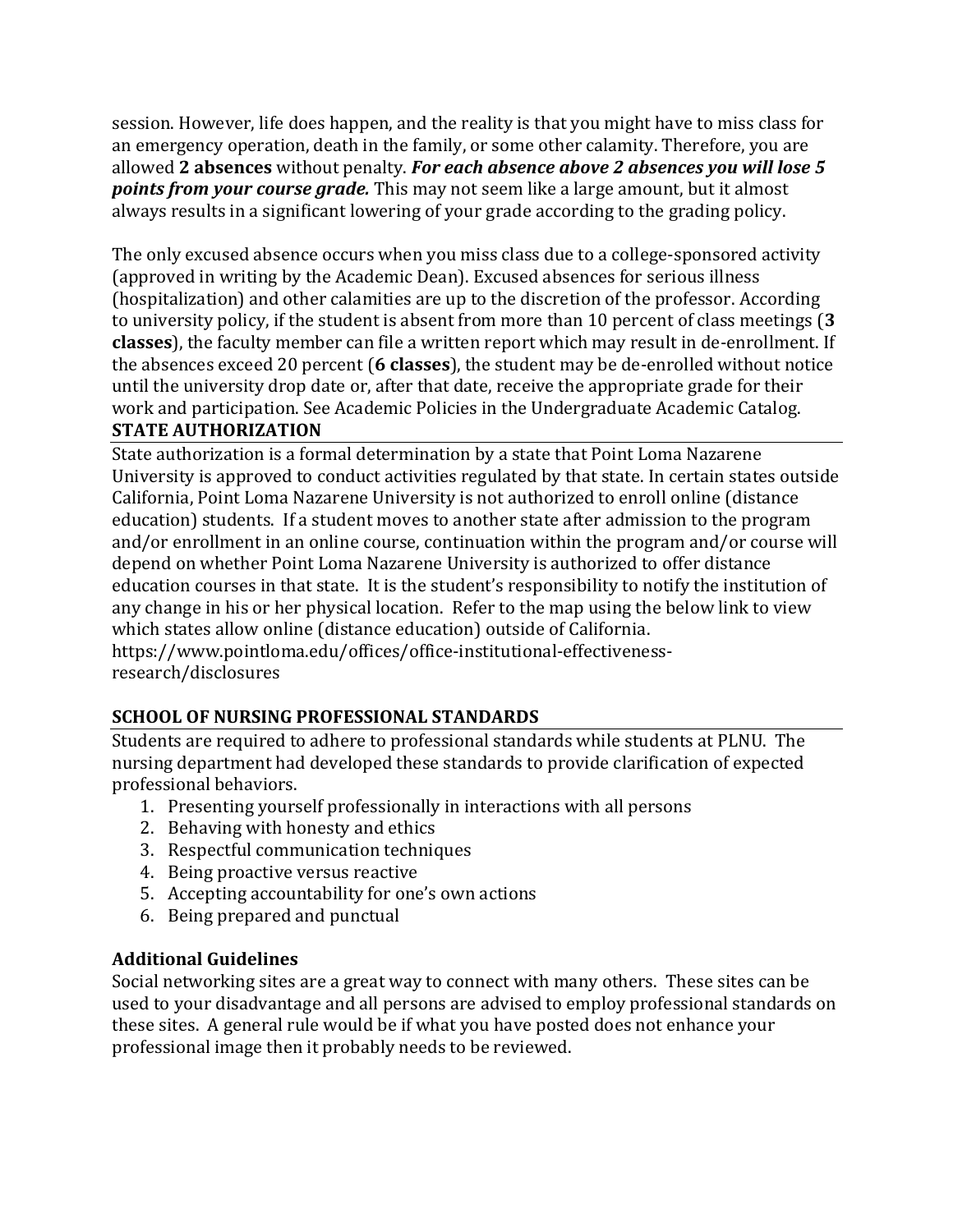Speaking negatively, relating stories or presenting a biased viewpoint about any class, instructor or other student that is not supportive of the individual involved and can be perceived as incivility. Disagreements are a part of life- but should be worked through in a private manner. Questioning the integrity of a persons' character is disrespectful. Each person is responsible and accountable for their words and actions.

Plagiarism or cheating in any class (nursing or non-nursing) will have consequences within the School of Nursing. Disciplinary action will be at the discretion of the instructor and/or Dean of the School of Nursing and may include assignment/class failure and possible dismissal from the program.

# **ELECTRONIC DEVICES POLICY**

A student's classroom contribution is vital to the academic environment at Point Loma. Classroom contribution is more than just asking thoughtful questions, it also involves respectful attention to what others are saying. This is not only good because what is being said might be on a test, but it is also just a common courtesy. Although it does not need to be said to most college students, texting or playing on one's phone detracts from the classroom environment. *In this class students are not permitted to use their laptop computers, cell phones, or ipods during class, unless instructed to do so by the professor.* 

#### **GRADING POLICIES**

| $\bullet$ |               |                              |       | <b>Grading Scale</b> to be used for all exams and final course grades: |
|-----------|---------------|------------------------------|-------|------------------------------------------------------------------------|
|           | 93-100%       | $=$                          | A     |                                                                        |
|           | $90 - 92\% =$ |                              | A-    |                                                                        |
|           | $87 - 89\% =$ |                              | $B+$  |                                                                        |
|           | $84 - 86\%$   | $\alpha_{\rm c} \equiv 0.05$ | B     |                                                                        |
|           | $81 - 83\%$   | $\alpha = 0$                 | $B -$ |                                                                        |
|           | $78 - 80\%$   | $\alpha_{\rm c} = 0$         | $C+$  |                                                                        |
|           | $*75 - 77\%$  | $=$                          |       |                                                                        |
|           | $73 - 74\%$   | $\mathbf{r} = \mathbf{r}$    | $C-$  |                                                                        |
|           | $71 - 72\% =$ |                              | D+    |                                                                        |
|           | $68 - 70\%$   | $=$                          | D     |                                                                        |
|           | Below 68%     | $=$                          | F     |                                                                        |

- All assigned course work must be completed to receive a final course grade and progress in the program.
- All assignments are to be submitted as specified by faculty, including assignments posted in *Canvas* or completed in practicum.
- In order to receive a passing grade in the course, the student must achieve a cumulative average of 75% on all tests. Grades/points will not be rounded. For example: 80.5% does not round to 81% resulting in a grade of C+ instead of a B-. A grade of less than a "C" (Below 75%) prohibits the student from continuing in the nursing program until the course is repeated with a satisfactory grade of  $\geq$  C.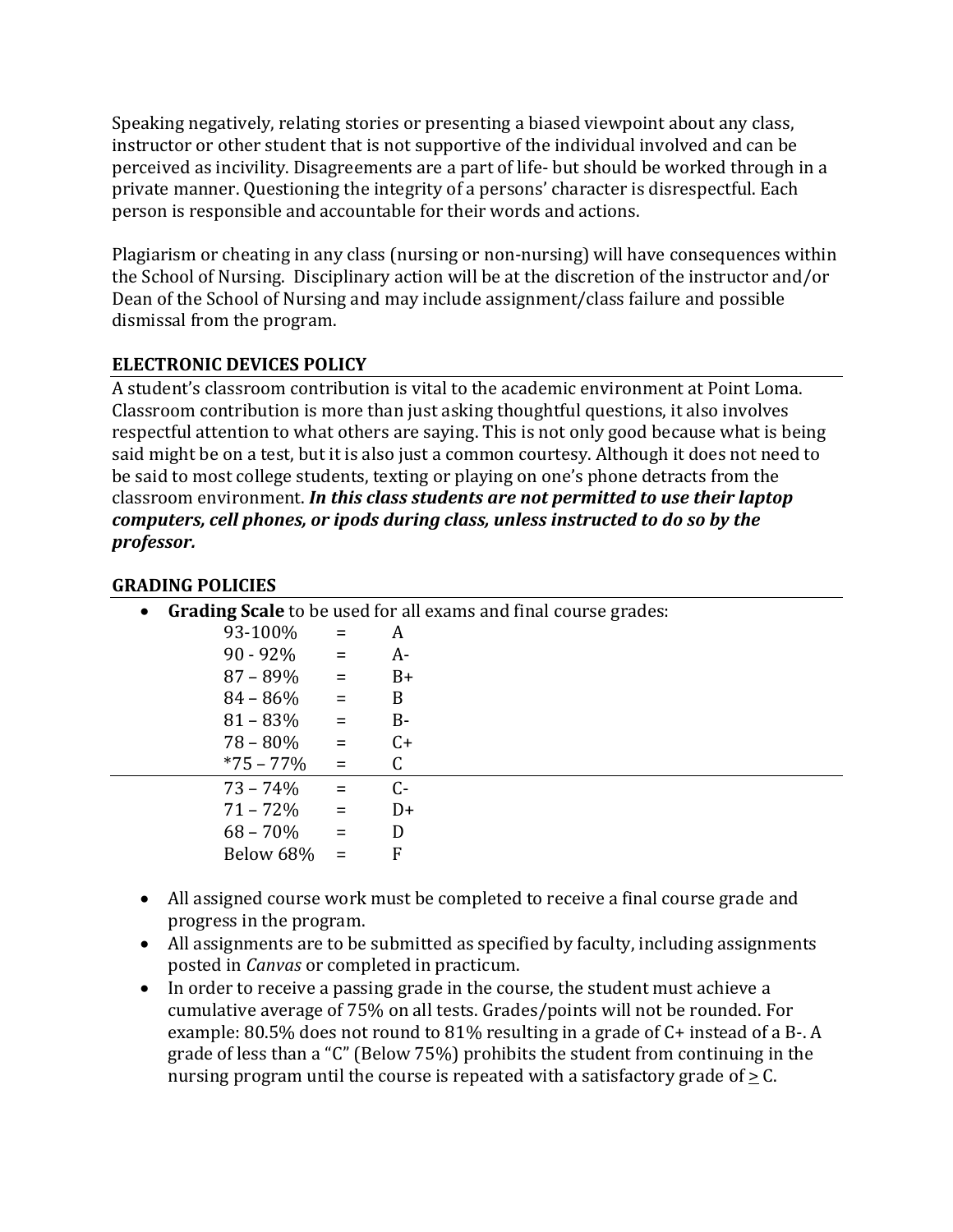- A grade of at least a "C" in each nursing theory, prerequisite, and/or co requisite course is required in order to progress to the next course or level. The nursing theory and related clinical courses must be taken concurrently and the student must receive a passing grade of "Credit" in the clinical course in order to progress to the next course or level.
- Throughout the curriculum (whether nursing or non-nursing) students may repeat one course. With the need for a second repeat of any nursing course the student will be dismissed from the nursing program.

# **COURSE-SPECIFIC POLICIES**

- *Personal note: I am humbled and honored to be your instructor this semester. Please know that I am committed not only to your learning experience, but also to your personal wellbeing. I am here for you!*
- Class attendance and participation is vital to the learning process and success of the course; therefore, it is an expectation that all students will be present and participate in class discussion on a consistent basis. These discussions will be based on the assigned reading with integration of clinical examples from the student's practice.
- All assignments are expected to be submitted by the due date posted in Canvas. However, life happens. If you need an extension, you must contact me before the assignment deadline and we will discuss an extension of the due date. Otherwise, late submissions are deducted 10% per day that they are late.

# **LEARNING STRATEGIES**

Elements of team-based learning (TBL), lecture, reviewing materials online and in texts, class discussions, written reflections, case studies, student presentations, interactive group activities, exams, individual papers.

# **Team-Based Learning:**

- This instructional strategy aims to help develop your workplace learning skills and will be done in a way that will hold teams accountable for using course content to make decisions that will be reported publically and subject to cross-team discussion/critique. You will be assigned to a team with approximately 5-7 members. Teams will be announced during the first 2 weeks of the term. The Team Learning Instructional Activity Sequence is repeated for each major instructional module topic.
- **Phase 1 – Preparation:** You will complete specified readings/activities for each module (see Canvas site for details).
- **Phase 2 – Readiness Assurance Test:** On the specified date of each module, you will be given a Readiness Assurance Test (RAT). The RAT test (10 multiple-choice questions) measures your comprehension of the assigned readings, and helps you learn the material needed to begin problem solving in phase 3. Once the test period is over, the instructor gives a short mini-lecture to clarify concepts that are not well understood as evidenced by the individual test scores. The purpose of phase 2 is to ensure that you and your teammates have sufficient foundational knowledge to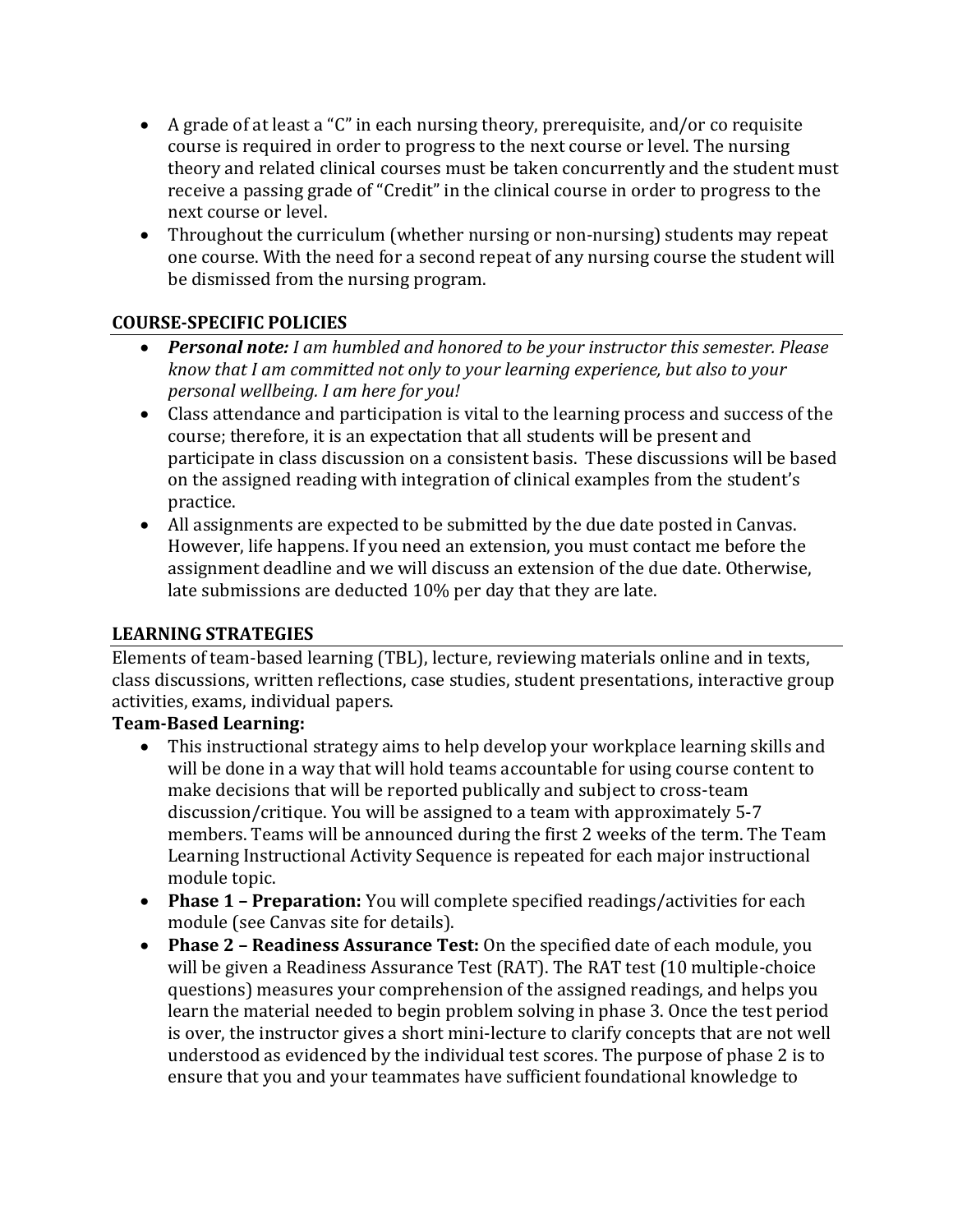begin learning how to apply and use the course concepts in phase 3. RATs are closed book and based on the assigned readings/activities.

- o **Individual RAT (iRAT):** You individually complete a multiple-choice test based on the readings. These tests use Scantron™ forms, so pencils are required. For those who require academic accommodations, please contact DRC and Course Instructor.
- o **Team RAT (tRAT)**:Following the iRAT, the same multiple-choice test is re-taken with your team. These tests use a "scratch and win" type answer cards known as an IF-AT. You negotiate with your teammates, and then scratch off the opaque coating hoping to reveal a star that indicates a correct answer. Your team is awarded full points for the question if you uncover the correct answer on the first scratch. Since this is group work, time will be allotted in class for the entire team to complete the tRAT. Please note that tRAT work and credit will be done in class with the team.
- o **Appeals Process**: Once your team has completed the team test, your team has the opportunity to fill out an appeals form. The purpose of the appeals process is to allow your team to identify questions where you disagree with the question key or question wording or ambiguous information in the readings. Instructors will review the appeals outside of class time and report the outcome of your team appeal at the next class meeting. Only teams are allowed to appeal questions (no individual appeals). Only teams who appeal will gain extra points if granted.
- o **Feedback and Mini-lecture**:Following the RATs and Appeal Process, the professor provides a short clarifying lecture on any difficult or troublesome concepts.
- **Phase 3 - In-Class Activities**: You and your team use the foundational knowledge, acquired in the first two phases to make decisions that will be reported publically and subject to cross-team discussion/critique. A variety of methods will be used to report your team's decision at the end of each activity.

|                | <b>Assignment</b>                              | <b>Number x Points</b>            | <b>Total</b> |
|----------------|------------------------------------------------|-----------------------------------|--------------|
|                | Exams                                          | 3 x 90                            | 270          |
|                | ATI tests & remediation: pharmacology          | See ATI policy                    | 50           |
|                |                                                | below                             |              |
| <b>TESTING</b> | Team-based learning quizzes & peer evaluations | 6 x 20                            | 120          |
|                | ATI tests: community health                    | $2 \times 10$                     | 20           |
|                |                                                | <b>Total Testing Points = 460</b> |              |
| $\mathbf{S}$   | Health promotion project (group)               | 1 x 100                           | 100          |
|                | Public health now! paper & presentation        | $1 \times 70$                     | 70           |

#### **METHODS OF ASSESSMENT & EVALUATION**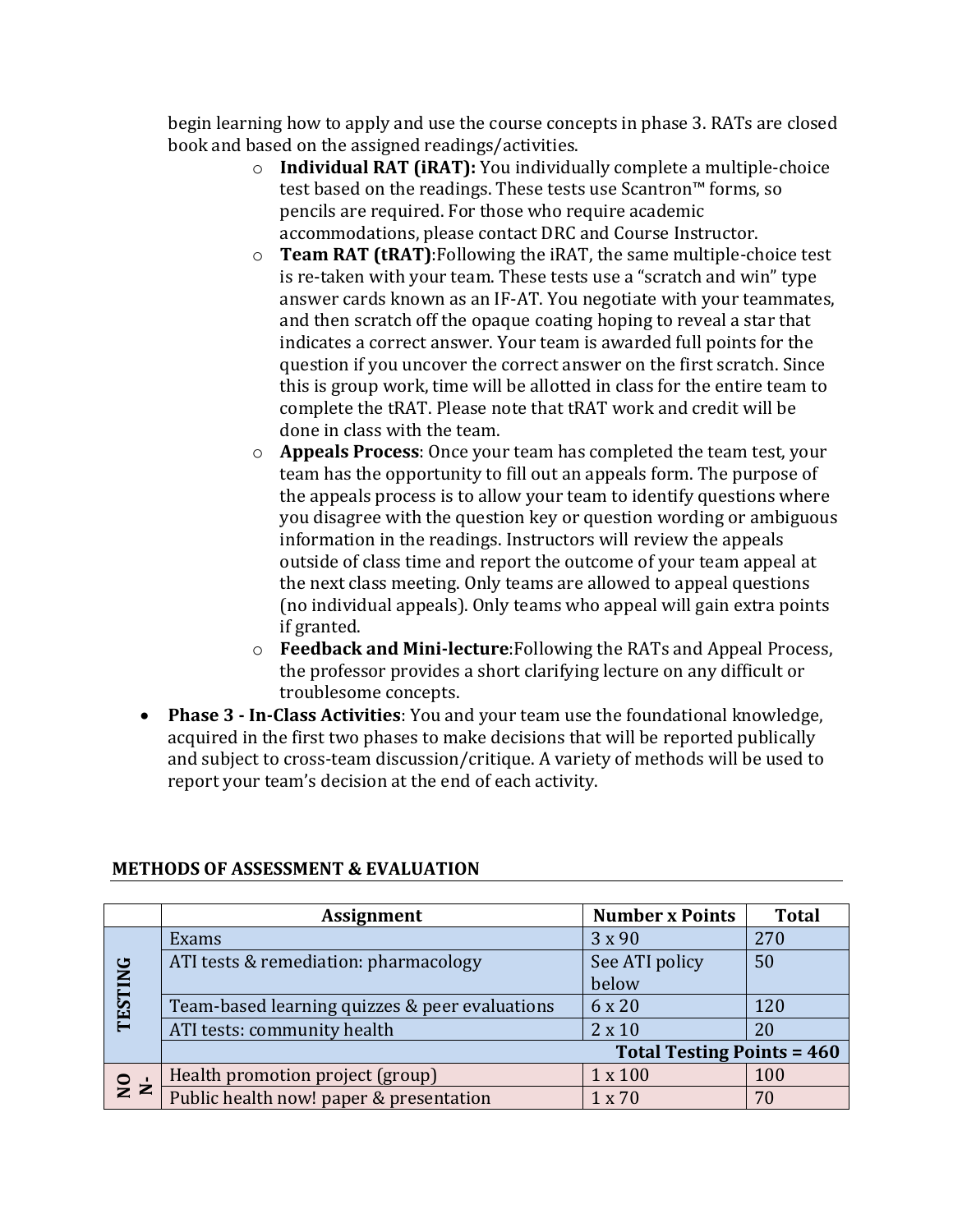|                                  | Glass Castle reflections | $4 \times 10$                         | 40 |  |
|----------------------------------|--------------------------|---------------------------------------|----|--|
|                                  | LiveText portfolio       | $1 \times 10$                         |    |  |
|                                  |                          | <b>Total Non-Testing Points = 220</b> |    |  |
| <b>Total Course Points = 680</b> |                          |                                       |    |  |

# **ASSESSMENT OF LEARNING OUTCOMES & STUDENT PORTFOLIO**

The School of Nursing (SON) uses LIVETEXT to conduct ongoing program assessment. All required courses in the SON use LIVETEXT to assess and grade the Signature Assignment(s). For this course, the following documents(s) MUST BE submitted to LIVETEXT™ for assessment and grading:

• Signature Assignments: *Public Health Now! Paper*, *Health Promotion Project*

Prior to the conclusion of each course, the student is required to update their LIVETEXT Portfolio. The portfolio demonstrates achievement of required program outcomes and supports professional development. For this course, the following document(s) MUST BE attached to the student's Professional Portfolio in the "Body of Work" section in LIVETEXT in order to pass the course.

**Note:** Simply submitting an assignment into LIVETEXT for assessment/grading is NOT sufficient. The documents listed below must be attached to the LIVETEXT Professional Portfolio in the designated course area in the "Body of Work":

• Signature Assignments: *Public Health Now! Paper*, *Health Promotion Project*

The student may also create a separate section either within the "Body of Work" or within the general Professional Portfolio to document additional activities that contribute to their professional development (jobs, clubs, awards, volunteer experience, required leadership attendance, etc.). However, these items are not required.

**IMPORTANT:** Failure to update your LIVETEXT Professional Portfolio with the required signature assignments for the course will result in withholding of the final course grade and will affect progression in the program until the LIVETEXT Professional Portfolio is updated appropriately.

#### **REQUIRED TEXTS**

- Allender, J. A., Rector, C., & Warner, K. D. (2014). *Community and public health nursing: Promoting the public's health* (8th ed.). Philadelphia: Wolters Kluwer, Lippincott Williams & Wilkins.
- American Psychological Association. (2010). *Publication Manual of the American Psychological Association* (6th ed.). Washington, D.C.: Author. ISBN: 978-1-4338- 0561-5

Walls, J. (2005). *The glass castle*. New York: Scribner. ISBN: 978-0-7432-4753

#### **PLNU SON ATI ASSESSMENT AND REVIEW POLICY**

What does ATI offer?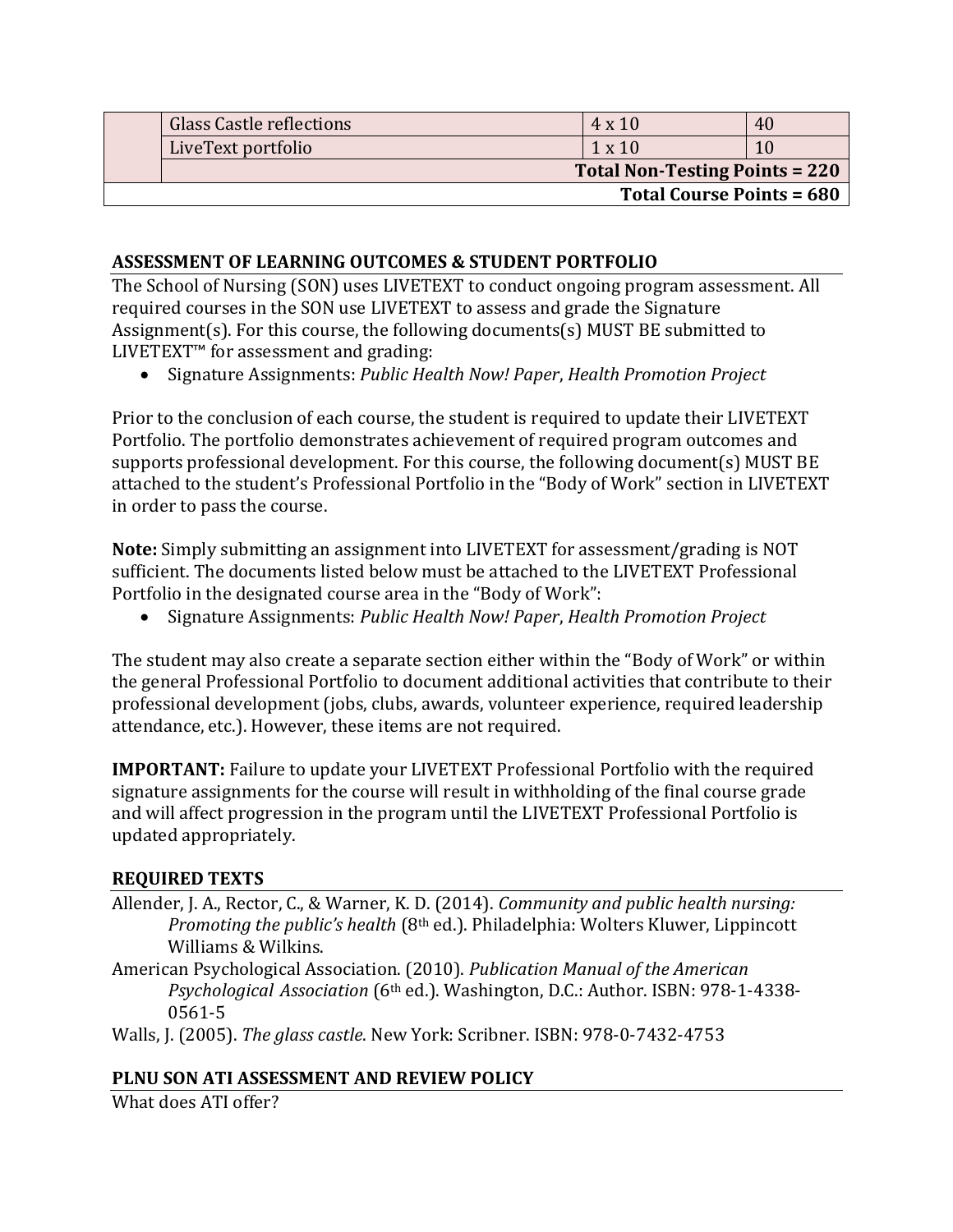- Assessment Technologies Institute (ATI) offers an assessment driven comprehensive review program designed to enhance student NCLEX® success.
- The comprehensive ATI review program offers multiple assessment and remediation activities. These include assessment indicators for academic success, critical thinking, and learning styles. Additionally, online tutorials, online practice tests, and proctored tests are provided and span major content areas in nursing. These ATI tools, in combination with the nursing program content, assist students to prepare effectively, helping to increase their confidence and familiarity with nursing content.
- ATI Orientation resources such as the ATI Plan can be accessed from "My ATI" tab. It is highly recommended that you spend time navigating through these orientation materials.

# **Review Modules/eBooks:**

ATI provides Review Modules in eBook formats that include written and video materials in key content areas. Students are encouraged to use these modules to supplement course work and reading. Instructors may assign chapter reading either during a given course and/or as part of active learning/remediation following assessments.

# **Tutorials:**

ATI offers unique Tutorials that are designed to teach nursing students how to think like a nurse, how to take a nursing assessment, and how to make sound clinical decisions. Nurse Logic is an excellent way to learn the basics of how nurses think and make decisions. Learning System offers practice tests in specific nursing content areas that allow student to apply the valuable learning tools from Nurse Logic. Features such as a Hint Button, a Talking Glossary, and a Critical Thinking Guide are embedded throughout the Learning System tests to help students gain an understanding of the content.

#### **Assessments:**

There are practice assessments available for students as well as standardized proctored assessments that may be scheduled during courses. These assessments will help the student to identify what they know as well as areas requiring remediation called Topics to Review.

# **Focused Reviews/Active Learning/Remediation:**

Active Learning/Remediation is a process of reviewing content in an area that was not learned or not fully understood (as determined on an ATI assessment). Remediation tools are intended to help the student review important information to be successful in courses and on the NCLEX®. The student's individual assessment report will contain a listing of the Topics to Review. It's highly recommended to remediate using the Focused Review after completion of any practice/proctored tests, which contains links to ATI eBooks, media clips, and active learning templates.

The instructor has online access to detailed information about the timing and duration of time spent in assessments, focused reviews, and tutorials by each student. Students can provide documentation that required ATI work was completed using the "My Transcript"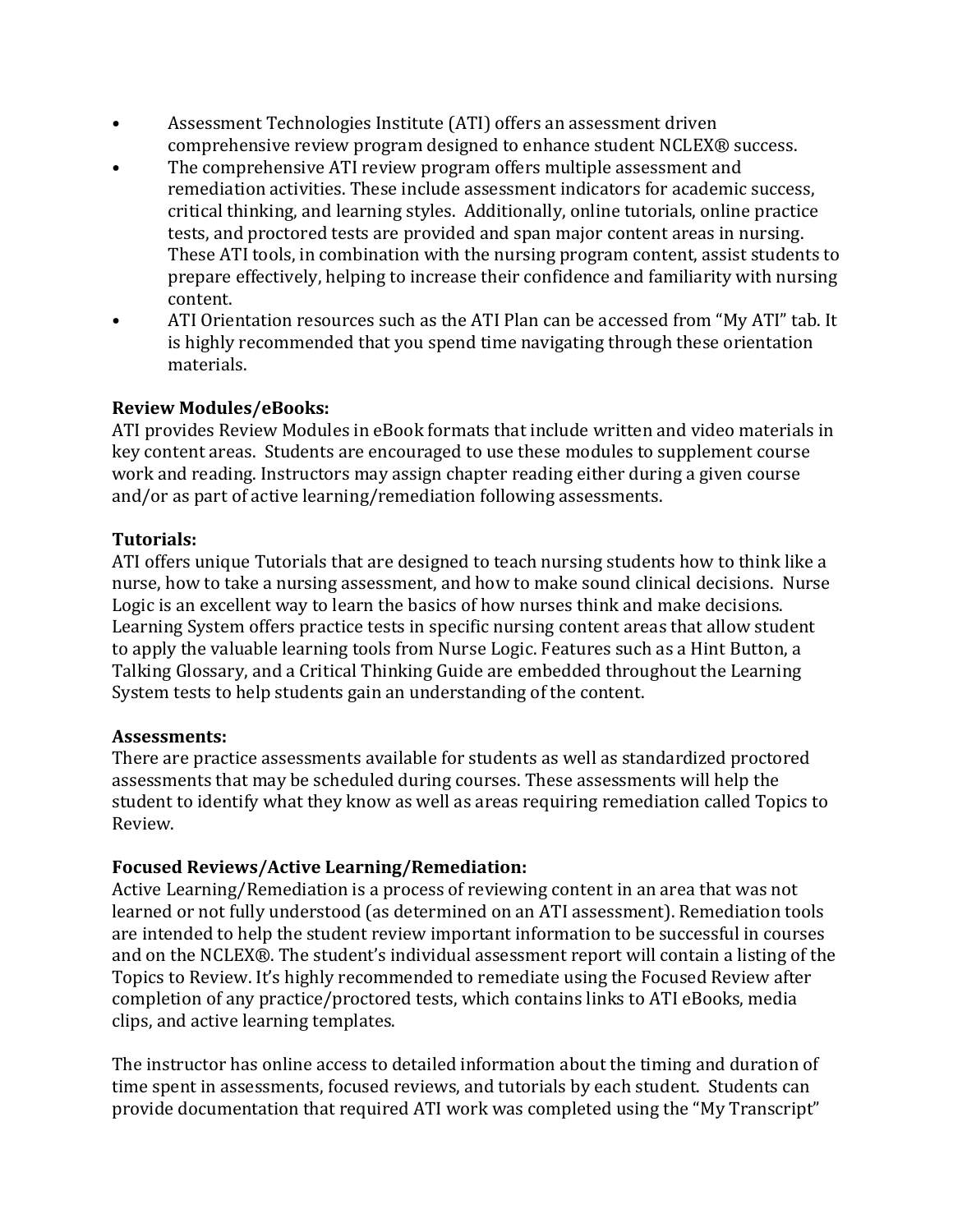feature under "My Results" of the ATI Student Home Page or by submitting written Remediation Templates as required.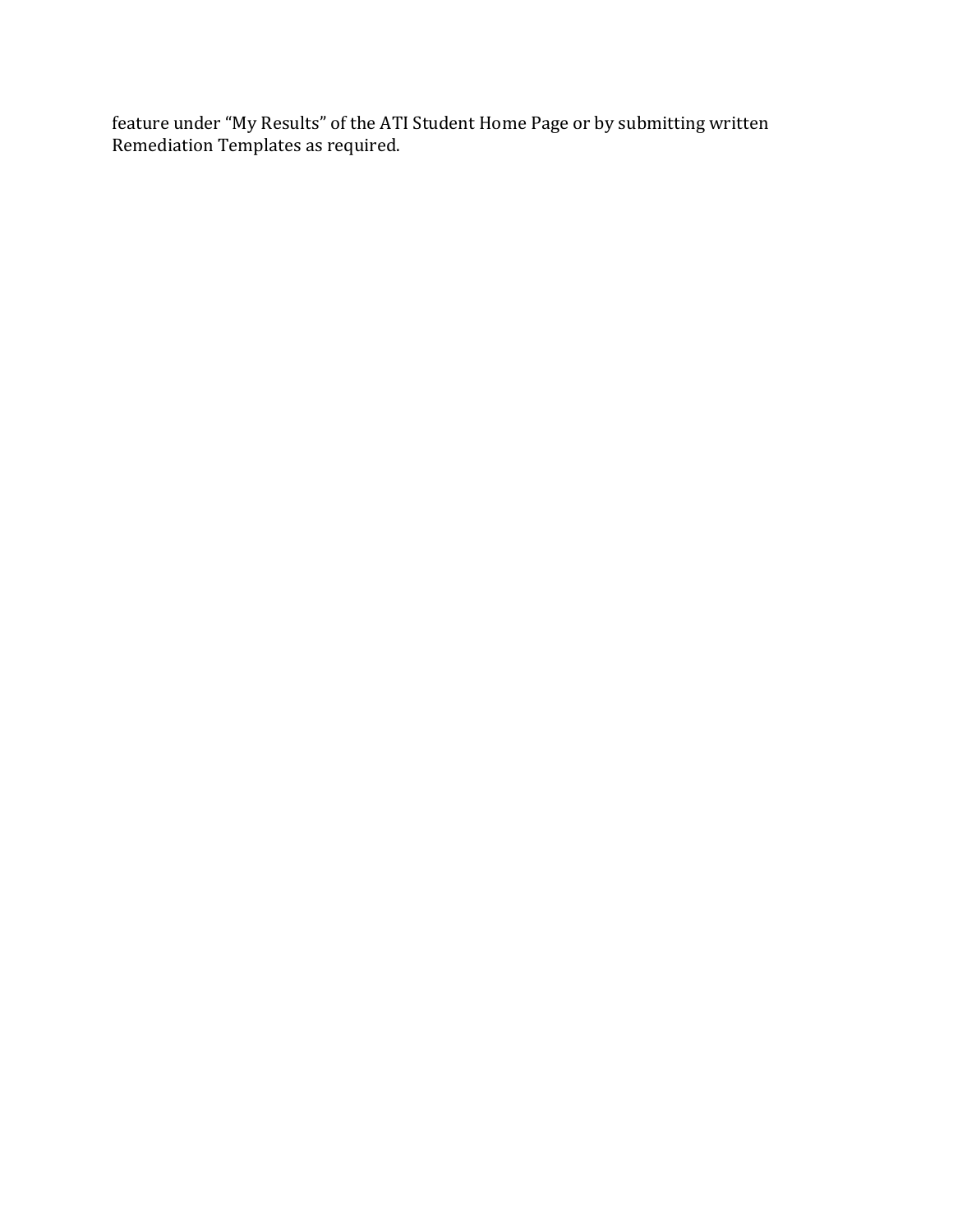# **Content Mastery Series: Pharmacology | Grading Rubric**

*(Using a combination of the practice and proctored assessments to achieve approximately 10% of the course*

*grade)*

| <b>Practice Assessment</b>                                                                                                                                                                                                                                                                               |                                                                                                                   |                                                                                                                  |                                                                                                               |  |
|----------------------------------------------------------------------------------------------------------------------------------------------------------------------------------------------------------------------------------------------------------------------------------------------------------|-------------------------------------------------------------------------------------------------------------------|------------------------------------------------------------------------------------------------------------------|---------------------------------------------------------------------------------------------------------------|--|
| 20 points (10 per practice test)                                                                                                                                                                                                                                                                         |                                                                                                                   |                                                                                                                  |                                                                                                               |  |
| Practice assessment $A = 5$ points<br>Practice assessment $B = 5$ points<br><b>Remediation = 5 points</b><br><b>Remediation = 5 points</b><br>• For each topic missed, complete a handwritten active learning<br>• For each topic missed, complete a handwritten active learning<br>template<br>template |                                                                                                                   |                                                                                                                  |                                                                                                               |  |
|                                                                                                                                                                                                                                                                                                          |                                                                                                                   | ∿                                                                                                                |                                                                                                               |  |
|                                                                                                                                                                                                                                                                                                          |                                                                                                                   | <b>Standardized Proctored Assessment</b>                                                                         |                                                                                                               |  |
| Level $3 = 20$ points                                                                                                                                                                                                                                                                                    | Level $2 - 15$ points                                                                                             | Level $1 - 5$ points                                                                                             | Level $0 = 0$ points                                                                                          |  |
| <b>Remediation = 10 points</b><br>• For each topic missed, complete a<br>handwritten active learning<br>template                                                                                                                                                                                         | Remediation = $10$<br>points<br>• For each topic<br>missed, complete a<br>handwritten active<br>learning template | <b>Remediation = 10 points</b><br>• For each topic missed,<br>complete a handwritten active<br>learning template | <b>Remediation = 10 points</b><br>• For each topic missed, complete a<br>handwritten active learning template |  |
| <b>50/50 points</b>                                                                                                                                                                                                                                                                                      | 45/50 points                                                                                                      | <b>35/50 points</b>                                                                                              | <b>30/50 points</b>                                                                                           |  |
|                                                                                                                                                                                                                                                                                                          |                                                                                                                   | <b>Proctored Assessment Retake*</b>                                                                              |                                                                                                               |  |
| <b>No Retake Required</b>                                                                                                                                                                                                                                                                                | <b>No Retake Required</b>                                                                                         | Retake<br>Recommended<br>5 points given if Level 2 achieved                                                      | Retake<br>Recommended<br>5 points given if Level 2 achieved                                                   |  |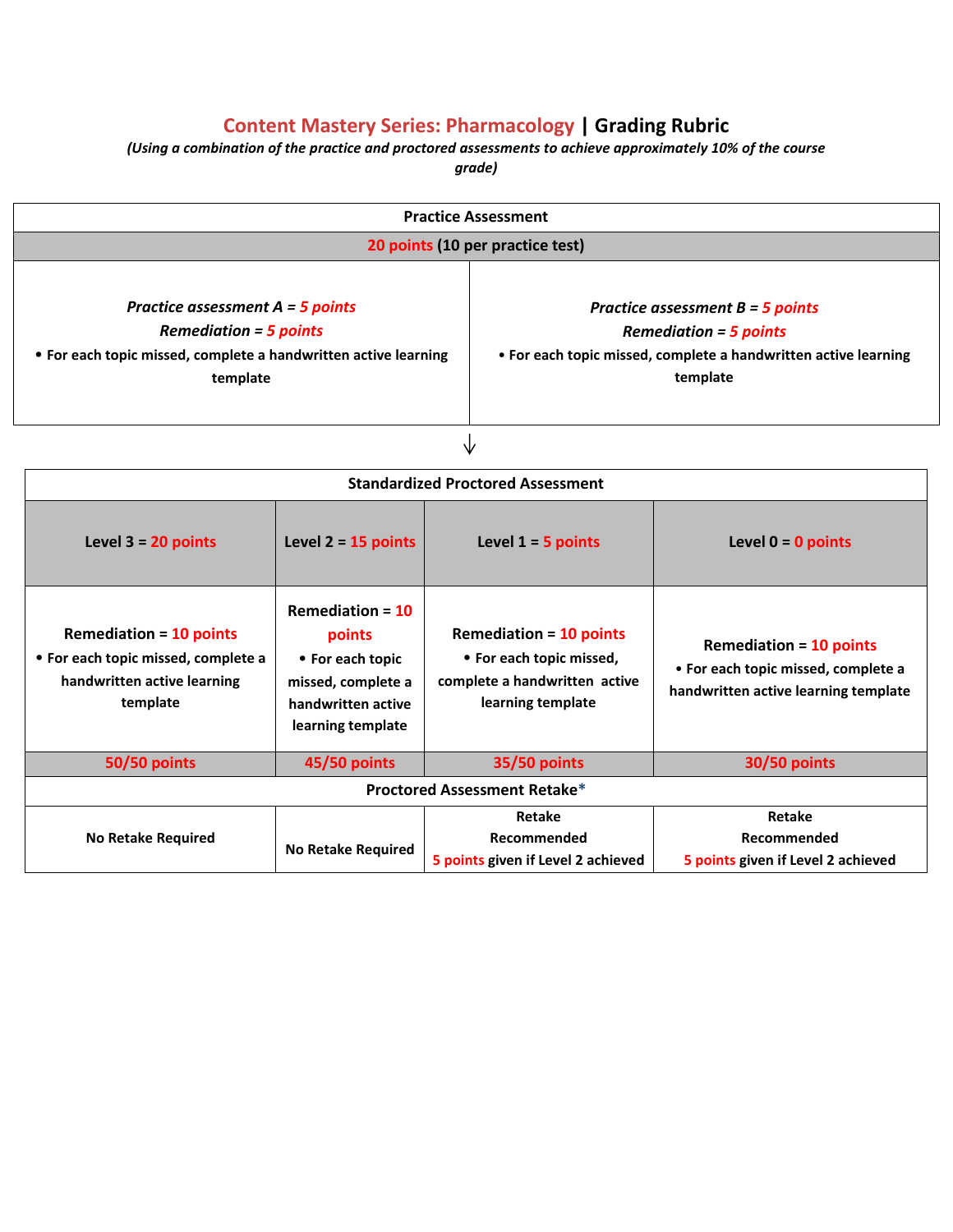# **Student Acknowledgement: NSG 460**

Initial all and sign below:

\_\_\_\_\_ I have received a copy of and have read and understand the SON ATI Assessment and Review Policy

\_\_\_\_\_ I understand that it is my responsibility to utilize all of the books, tutorials and online resources available from ATI, as designated by the SON.

\_\_\_\_\_\_\_\_\_\_\_\_\_\_\_\_\_\_\_\_\_\_\_\_\_\_\_\_\_\_\_\_\_\_\_ \_\_\_\_\_\_\_\_\_\_\_\_\_\_\_\_\_\_\_\_\_\_\_

\_\_\_\_\_\_\_\_\_\_\_\_\_\_\_\_\_\_\_\_\_\_\_\_\_\_\_\_\_\_\_\_\_\_\_\_\_\_\_\_\_\_\_\_\_\_\_\_\_\_\_\_\_\_\_\_\_\_\_\_\_\_\_\_

Student printed name **Date** 

Student signature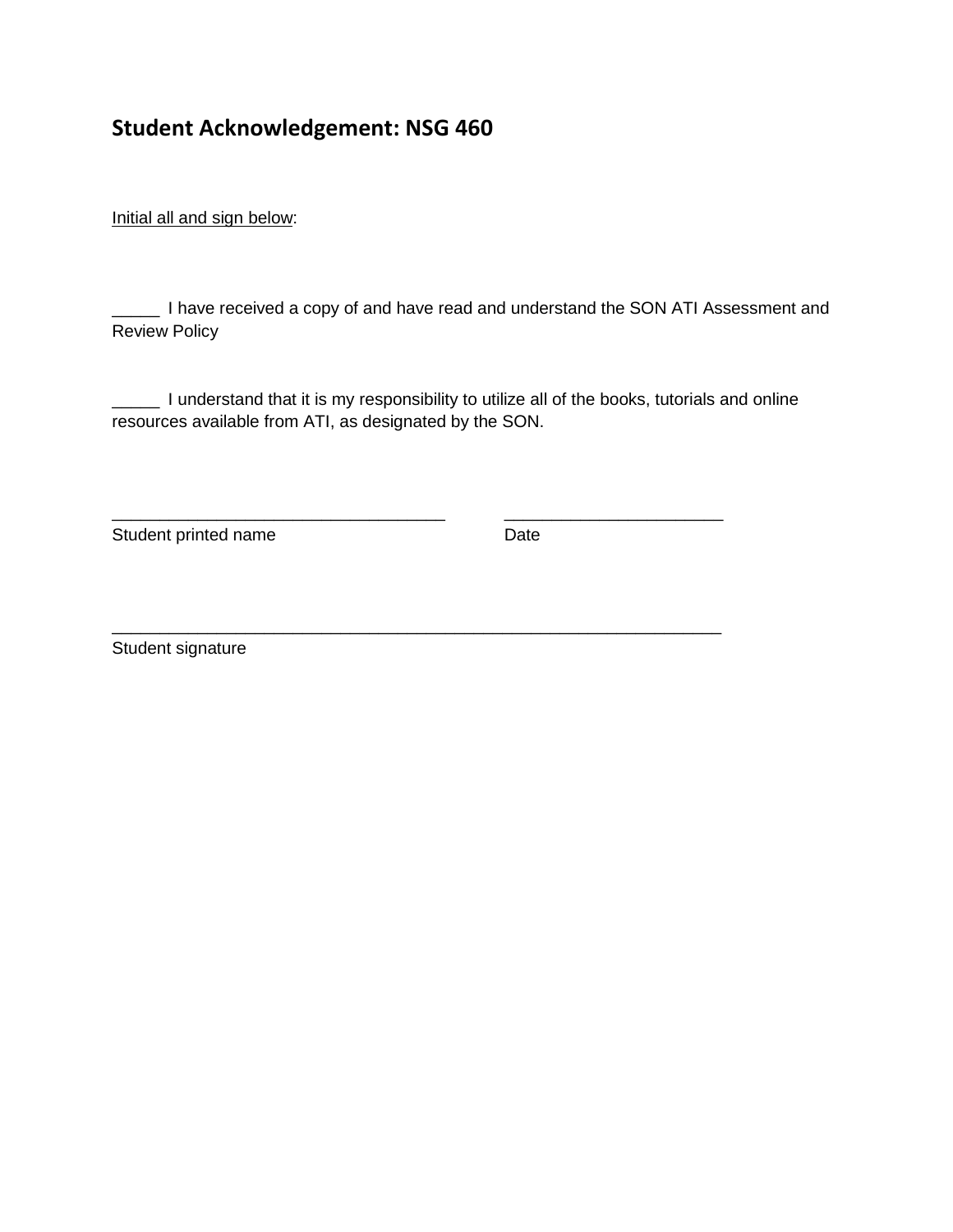# **REQUIRED LEARNING ACTIVITIES: Grading Rubrics**

# **Grading Rubric: Public Health Now Paper & Presentation**

#### **TOTAL Points Possible = 70**

| <b>Student Learning</b>                                                                                                       | <b>Initial</b>                         | <b>Emerging</b>                                                    | <b>Developed</b>                                                   | <b>Highly Developed</b>                                                                                                                                                                                                                                                                                                                                                                                                                                                        | <b>Score</b> |
|-------------------------------------------------------------------------------------------------------------------------------|----------------------------------------|--------------------------------------------------------------------|--------------------------------------------------------------------|--------------------------------------------------------------------------------------------------------------------------------------------------------------------------------------------------------------------------------------------------------------------------------------------------------------------------------------------------------------------------------------------------------------------------------------------------------------------------------|--------------|
| <b>Outcome</b>                                                                                                                | 0 points                               | 10 points                                                          | 15 points                                                          | 20 points                                                                                                                                                                                                                                                                                                                                                                                                                                                                      |              |
| 1. Appraise major<br>issues shaping<br>current public<br>health nursing<br>practice<br>CLO IV.3                               |                                        | Includes 1 of 3 criteria<br>listed in "highly<br>developed" column | Includes 2 of 3 criteria<br>listed in "highly<br>developed" column | Describes public health<br>topic including (n=3):<br>-Summary of topic from<br>chosen article<br>-Identification of the<br>problem and its<br>significance<br>-Description of the                                                                                                                                                                                                                                                                                              |              |
|                                                                                                                               |                                        |                                                                    |                                                                    | population most affected<br>or at-risk for this problem                                                                                                                                                                                                                                                                                                                                                                                                                        |              |
| 2. Examine<br>strategies to<br>empower<br>community clients<br>in all aspects of the<br>healthcare process<br><b>CLO II.2</b> |                                        | Includes 1 of 3 criteria<br>listed in "highly<br>developed" column | Includes 2 of 3 criteria<br>listed in "highly<br>developed" column | Discusses public health<br>implications of topic<br>including (n=3):<br>-Identification of specific<br>public health essential<br>service(s) to be applied to<br>problem<br>-Recommendation of<br>interventions at 3 levels of<br>prevention with examples<br>for each level<br>-Discussion of current<br>strategies addressing<br>topic/problem (i.e. new<br>technologies, community<br>based programs, federal<br>programs, surveillance<br>studies, education<br>campaigns) |              |
| <b>Student Learning</b>                                                                                                       | <b>Initial</b>                         | <b>Emerging</b>                                                    | <b>Developed</b>                                                   | <b>Highly Developed</b>                                                                                                                                                                                                                                                                                                                                                                                                                                                        | <b>Score</b> |
| <b>Outcome</b><br>3. Demonstrate                                                                                              | 4 points<br>Includes <5 criteria       | 6 points<br>Includes 5 of 8 criteria                               | 8 points<br>Includes 6-7 of 8 criteria                             | 10 points<br>Written in a scholarly tone                                                                                                                                                                                                                                                                                                                                                                                                                                       |              |
| effective verbal<br>and nonverbal<br>communication<br>skills to provide<br>patient care<br>PLO III.B                          | listed in "highly<br>developed" column | listed in "highly<br>developed" column                             | listed in "highly<br>developed" column                             | that includes (n=8):<br>-No more than 3 pages in<br>length (exclusive of title<br>and reference pages)<br>- Organized with an<br>introduction, body,<br>conclusion and necessary<br>transitions<br>-Contains less than 6                                                                                                                                                                                                                                                       |              |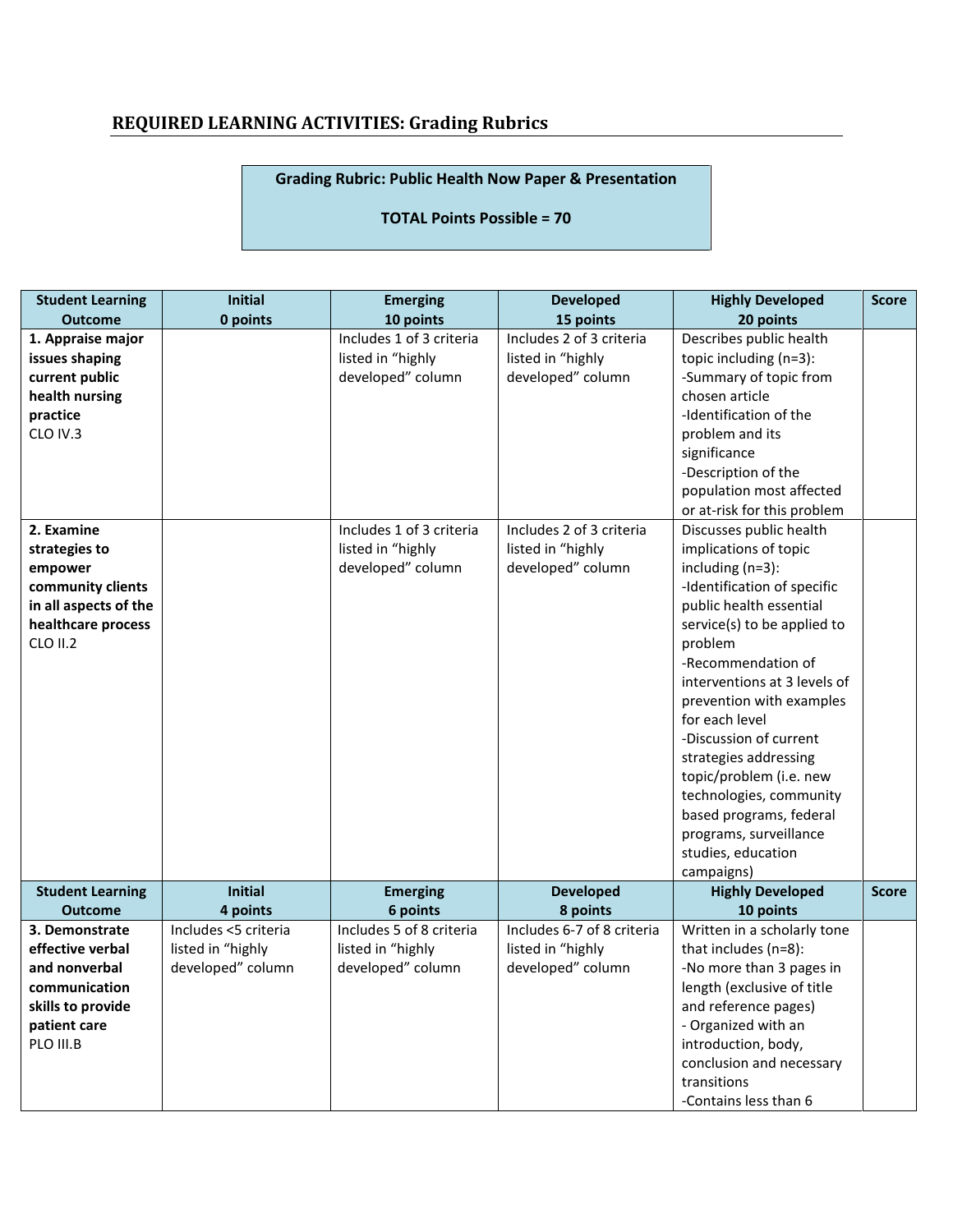|                                                                                                                                            |                                                                     |                                                                       |                                                                        | grammar errors for the<br>entire paper<br>-Contains less than 6<br>spelling and/or<br>punctuation errors for the<br>entire paper<br>-Sentences written<br>without fragments or run-<br>ons<br>-Paragraphs are neither<br>short or long<br>-Text written without bias                                                                                                                      |  |
|--------------------------------------------------------------------------------------------------------------------------------------------|---------------------------------------------------------------------|-----------------------------------------------------------------------|------------------------------------------------------------------------|-------------------------------------------------------------------------------------------------------------------------------------------------------------------------------------------------------------------------------------------------------------------------------------------------------------------------------------------------------------------------------------------|--|
|                                                                                                                                            |                                                                     |                                                                       |                                                                        | (e.g. gender) or informality<br>(e.g. first person)<br>-At least 3 professional                                                                                                                                                                                                                                                                                                           |  |
| 4. Demonstrate<br>effective verbal<br>and nonverbal<br>communication<br>skills to provide<br>patient care<br>PLO III.B                     | Includes <7 criteria<br>listed in "highly<br>developed" column      | Includes 7-8 of 12<br>criteria listed in "highly<br>developed" column | Includes 9-10 of 12<br>criteria listed in "highly<br>developed" column | sources cited<br>Formatting follows APA 6th<br>edition including at least<br>11 of the 12 following:<br>-Title page<br>-Font size & typeface<br>-Running head<br>-Page numbers<br>-Margins<br>-Spacing<br>-Headings<br>-Abbreviations<br>-Professional language (no<br>contractions,<br>colloquialisms, clichés,<br>slang, etc.)<br>-Citations<br>-Quotes (max = $1$ )<br>-Reference page |  |
| 5. Foster open<br>communication<br>among the<br>healthcare team to<br>improve client,<br>family and public<br>health outcomes<br>CLO III.2 | Includes <3 of 5 criteria<br>listed in "highly<br>developed" column | Includes 3 of 5 criteria<br>listed in "highly<br>developed" column    | Includes 4 of 5 criteria<br>listed in "highly<br>developed" column     | Presents PH topic in a<br>professional manner<br>including (n=5):<br>-Discussion of<br>problem/topic and its<br>significance<br>-3 recommendations for<br>PH nursing practice that<br>include PH essential<br>service(s)<br>-Professional attire<br>-Eloquent & professional<br>demeanor & language<br>-Meets time limit                                                                  |  |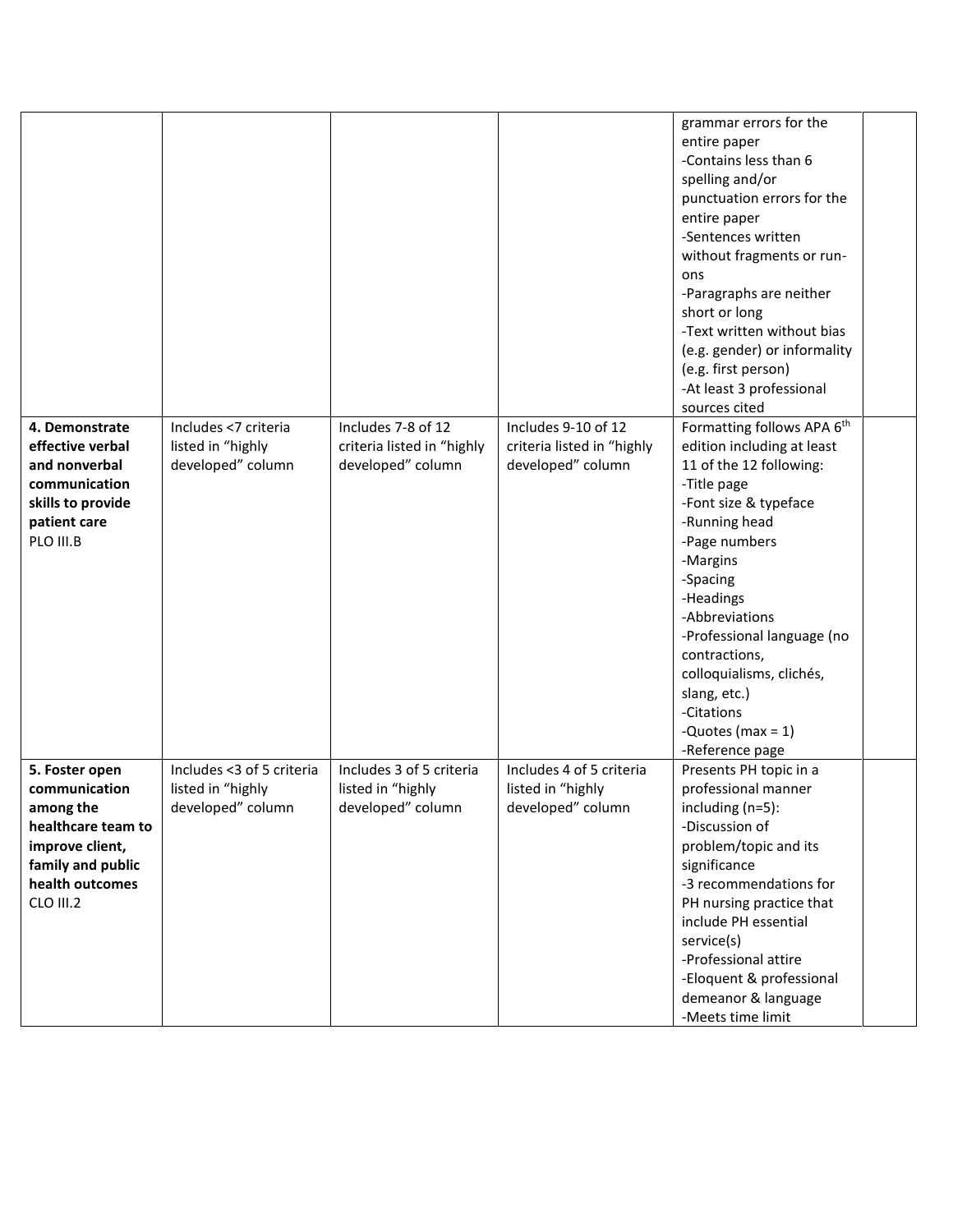\*See syllabus for course-specific policy related to late submission of assignments (i.e. 10% per day).

\*Outcomes not addressed in the paper will not earn points. **TOTAL POINTS EARNED: /70**

# **Grading Rubric: Health Promotion Project (Group)**

**TOTAL Points Possible = 100**

| <b>Student Learning</b>                                                                                                                                                               | <b>Initial</b>                                                       | <b>Emerging</b>                                                       | <b>Developed</b>                                                      | <b>Highly Developed</b>                                                                                                                                                                                                                                                                                                                                                                                | <b>Score</b> |
|---------------------------------------------------------------------------------------------------------------------------------------------------------------------------------------|----------------------------------------------------------------------|-----------------------------------------------------------------------|-----------------------------------------------------------------------|--------------------------------------------------------------------------------------------------------------------------------------------------------------------------------------------------------------------------------------------------------------------------------------------------------------------------------------------------------------------------------------------------------|--------------|
| <b>Outcome</b>                                                                                                                                                                        | 5 points                                                             | 8 points                                                              | 12 points                                                             | 15 points                                                                                                                                                                                                                                                                                                                                                                                              |              |
| 1. Collaborate with<br>community<br>partners to<br>promote the<br>health of<br>individuals and<br>families with the<br>population                                                     | Includes 1 of 4 criteria<br>listed in "highly<br>developed" column   | Includes 2 of 4 criteria<br>listed in "highly<br>developed" column    | Includes 3 of 4 criteria<br>listed in "highly<br>developed" column    | Thoroughly details the<br>partnership with the<br>community agency (n=4):<br>-Rationale for selection of<br>client group<br>-Process to make contact<br>with client group<br>-Discussion of agency<br>involvement<br>-Clear description of<br>topic/intervention                                                                                                                                       |              |
| 2. Assess<br>protective and<br>predictive factors,<br>including genetics,<br>which influence<br>the health of<br>individuals,<br>families, groups,<br>communities, and<br>populations | Includes <6 of 10<br>criteria listed in "highly<br>developed" column | Includes 6-7 of 10<br>criteria listed in "highly<br>developed" column | Includes 8-9 of 10<br>criteria listed in "highly<br>developed" column | Describes detailed<br>demographic &<br>community information<br>using the community<br>assessment tool including<br>$(n=10)$ :<br>-Age/gender/ethnicity<br>-Socioeconomic status<br>-Educational background<br>-Health knowledge<br>-Environment<br>-Social & family support<br>-Other spiritual support<br>systems<br>-Healthcare<br>access/barriers<br>-Food quality/availability<br>-Transportation |              |
| 3. Use<br>epidemiological                                                                                                                                                             | Includes 1 of 3 criteria<br>listed in "highly                        |                                                                       | Includes 2 of 3 criteria<br>listed in "highly                         | Thoroughly details the<br>literature review using                                                                                                                                                                                                                                                                                                                                                      |              |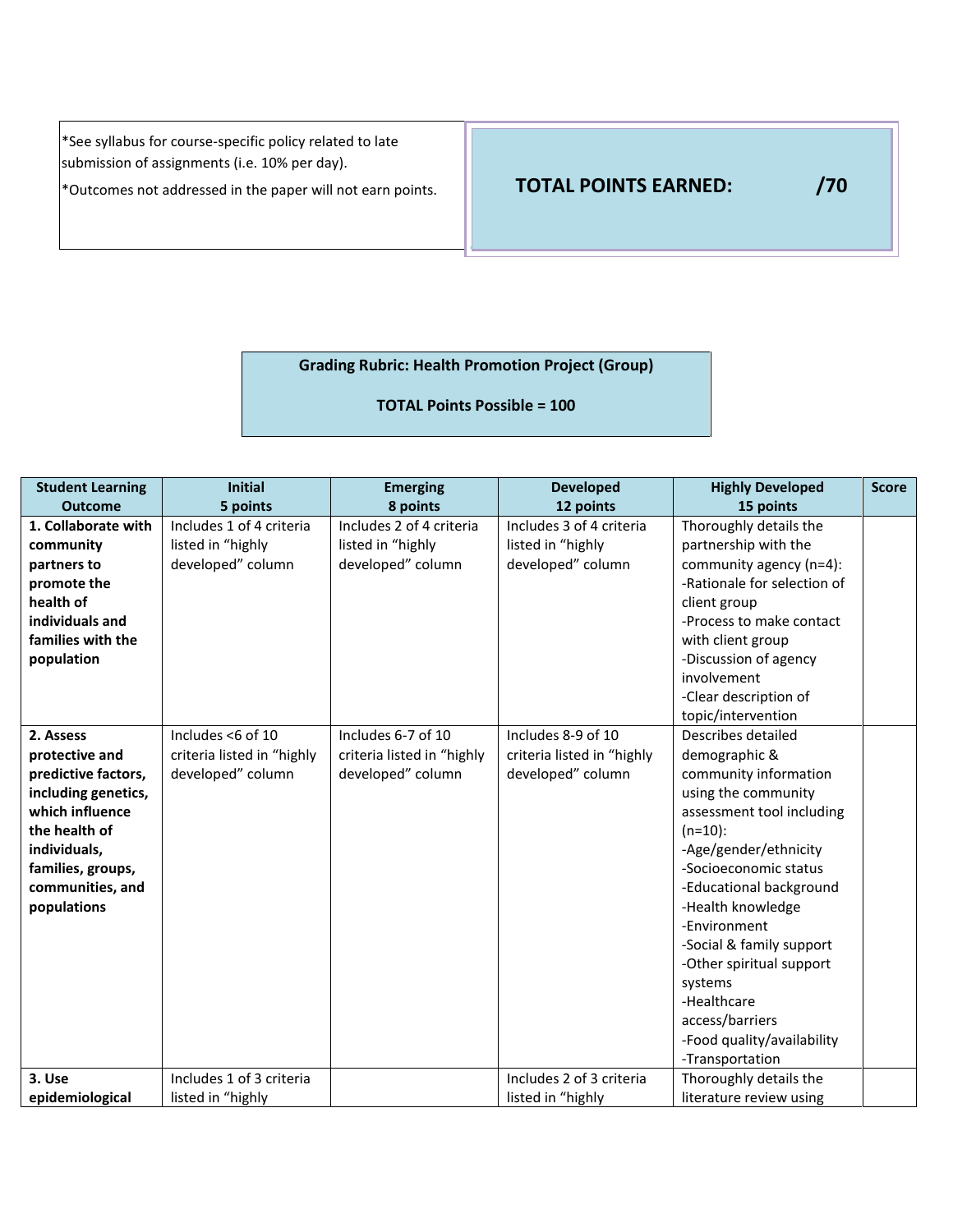| data and the                                | developed" column                              |                                               | developed" column                             | $(n=3):$                                                |              |
|---------------------------------------------|------------------------------------------------|-----------------------------------------------|-----------------------------------------------|---------------------------------------------------------|--------------|
| ecological<br>perspective to                |                                                |                                               |                                               | -Local, state, & national<br>data to support identified |              |
|                                             |                                                |                                               |                                               |                                                         |              |
| identify health<br>risks for a              |                                                |                                               |                                               | community problem                                       |              |
|                                             |                                                |                                               |                                               | (topic)                                                 |              |
| population                                  |                                                |                                               |                                               | -Professional sources (3-5)                             |              |
|                                             |                                                |                                               |                                               | to support chosen                                       |              |
|                                             |                                                |                                               |                                               | approach to problem<br>-Public health essential         |              |
|                                             |                                                |                                               |                                               |                                                         |              |
|                                             |                                                |                                               |                                               | services (2) that are being                             |              |
| 4. Assess teaching                          | Includes 1 of 4 criteria                       | Includes 2 of 4 criteria                      | Includes 3 of 4 criteria                      | used in implementation<br><b>Describes</b>              |              |
| strategies that are                         | listed in "highly                              | listed in "highly                             | listed in "highly                             | intervention/education to                               |              |
| appropriate and                             | developed" column                              | developed" column                             | developed" column                             | promote health to                                       |              |
| effective for                               |                                                |                                               |                                               | specified client group                                  |              |
| individual clients,                         |                                                |                                               |                                               | including (n=4):                                        |              |
| aggregates and                              |                                                |                                               |                                               | -Clear description of plan                              |              |
| communities                                 |                                                |                                               |                                               | -Connections to literature                              |              |
|                                             |                                                |                                               |                                               | review                                                  |              |
|                                             |                                                |                                               |                                               | -Connections to                                         |              |
|                                             |                                                |                                               |                                               | community assessment                                    |              |
|                                             |                                                |                                               |                                               | -Measurable outcome(s)                                  |              |
|                                             |                                                |                                               |                                               | to assess success of                                    |              |
|                                             |                                                |                                               |                                               | intervention                                            |              |
| <b>Student Learning</b>                     | <b>Initial</b>                                 | <b>Emerging</b>                               | <b>Developed</b>                              | <b>Highly Developed</b>                                 | <b>Score</b> |
| <b>Outcome</b>                              | 4 points                                       | 6 points                                      | 8 points                                      | 10 points                                               |              |
|                                             |                                                |                                               |                                               |                                                         |              |
| 5. Demonstrate                              | Includes <3 of 5 criteria                      | Includes 3 of 5 criteria                      | Includes 4 of 5 criteria                      | Poster represents accurate                              |              |
| effective verbal                            | listed in "highly                              | listed in "highly                             | listed in "highly                             | & scholarly work including                              |              |
| and nonverbal                               | developed" column                              | developed" column                             | developed" column                             | $(n=5):$                                                |              |
| communication                               |                                                |                                               |                                               | -Less than 3 grammatical                                |              |
| skills to provide                           |                                                |                                               |                                               | errors                                                  |              |
| patient care                                |                                                |                                               |                                               | -Less than 3 spelling errors                            |              |
|                                             |                                                |                                               |                                               | -Visually appealing with                                |              |
|                                             |                                                |                                               |                                               | judicious use of text &                                 |              |
|                                             |                                                |                                               |                                               | graphics                                                |              |
|                                             |                                                |                                               |                                               | -Citations in APA format,                               |              |
|                                             |                                                |                                               |                                               | none missing                                            |              |
|                                             |                                                |                                               |                                               | -Reference section in APA                               |              |
|                                             |                                                |                                               |                                               | format, none missing                                    |              |
| 6. Foster open                              | Includes <2 of 4 criteria                      | Includes 2 of 4 criteria                      | Includes 3 of 4 criteria                      | Presents topic in a                                     |              |
| communication                               | listed in "highly                              | listed in "highly                             | listed in "highly                             | professional manner                                     |              |
| among the                                   | developed" column                              | developed" column                             | developed" column                             | including (n=4):                                        |              |
| healthcare team to                          |                                                |                                               |                                               | -Answers all questions<br>accurately                    |              |
| improve client,                             |                                                |                                               |                                               | -Professional attire                                    |              |
| family and public<br>health outcomes        |                                                |                                               |                                               |                                                         |              |
|                                             |                                                |                                               |                                               | -Eloquent & professional<br>demeanor & language         |              |
|                                             |                                                |                                               |                                               | -Meets time limit                                       |              |
| <b>Student Learning</b>                     | <b>Initial</b>                                 | <b>Emerging</b>                               | <b>Developed</b>                              | <b>Highly Developed</b>                                 | <b>Score</b> |
| <b>Outcome</b>                              | 8 points                                       | 12 points                                     | 16 points                                     | 20 points                                               |              |
| 7. Collaborate with<br>other disciplines in | Includes <3 of 5 criteria<br>listed in "highly | Includes 3 of 5 criteria<br>listed in "highly | Includes 4 of 5 criteria<br>listed in "highly | Health promotion product<br>represents scholarly &      |              |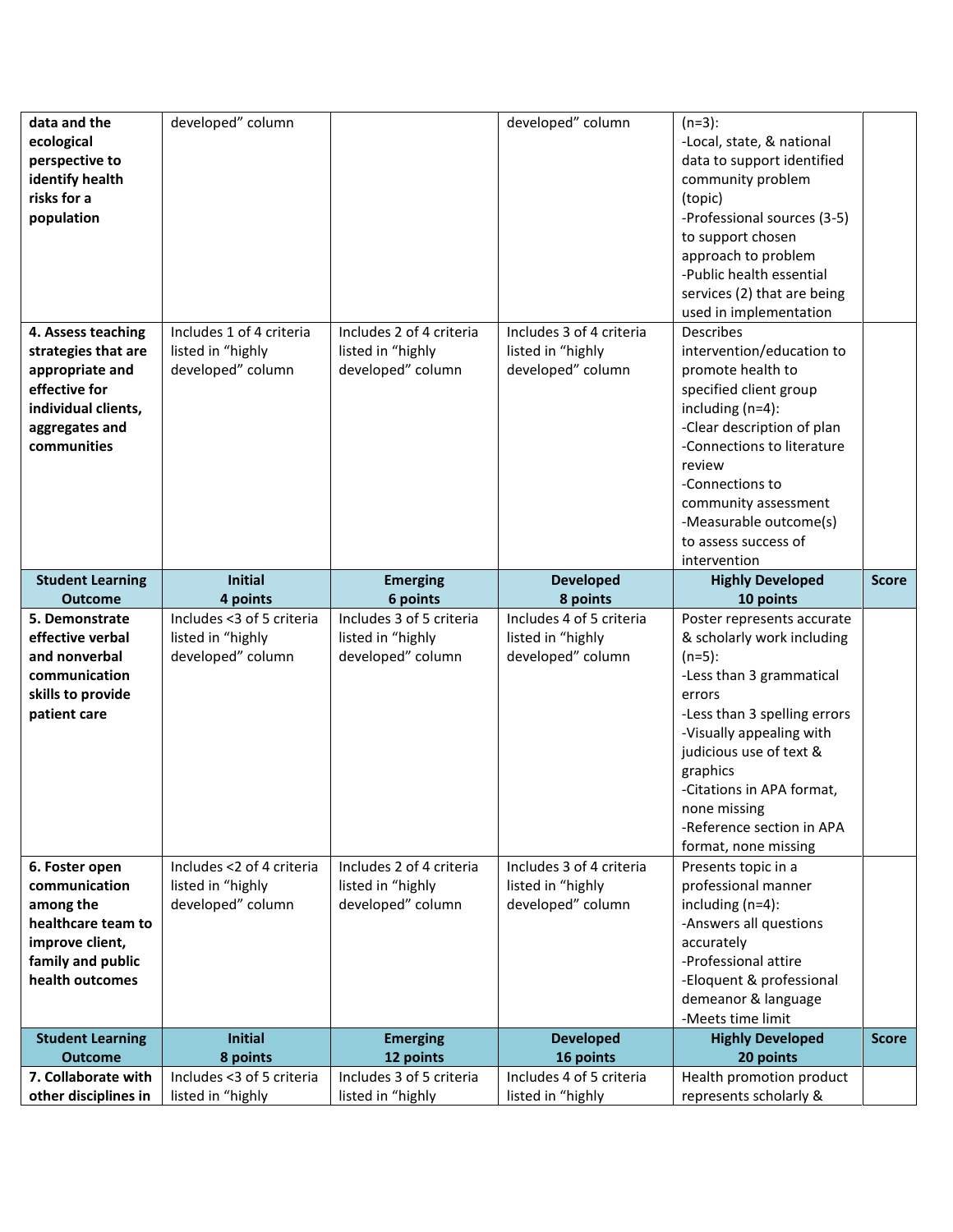| public health to   | developed" column | developed" column | developed" column | meaningful work including    |
|--------------------|-------------------|-------------------|-------------------|------------------------------|
| develop,           |                   |                   |                   | $(n=5):$                     |
| implement and      |                   |                   |                   | -Less than 3 grammatical     |
| evaluate models of |                   |                   |                   | errors                       |
| interdisciplinary  |                   |                   |                   | -Less than 3 spelling errors |
| education to care  |                   |                   |                   | -Visually appealing with     |
| for diverse        |                   |                   |                   | judicious use of text &      |
| populations        |                   |                   |                   | graphics                     |
|                    |                   |                   |                   | -Creative application of     |
|                    |                   |                   |                   | community assessment &       |
|                    |                   |                   |                   | literature review            |
|                    |                   |                   |                   | -Clearly fills health gap    |
|                    |                   |                   |                   | with chosen client group     |

| See syllabus for course-specific policy related to late<br>submission of assignments (i.e. 10% per day).<br>*Outcomes not addressed in the paper will not earn points. | <b>TOTAL POINTS EARNED:</b> | /100 |
|------------------------------------------------------------------------------------------------------------------------------------------------------------------------|-----------------------------|------|
|------------------------------------------------------------------------------------------------------------------------------------------------------------------------|-----------------------------|------|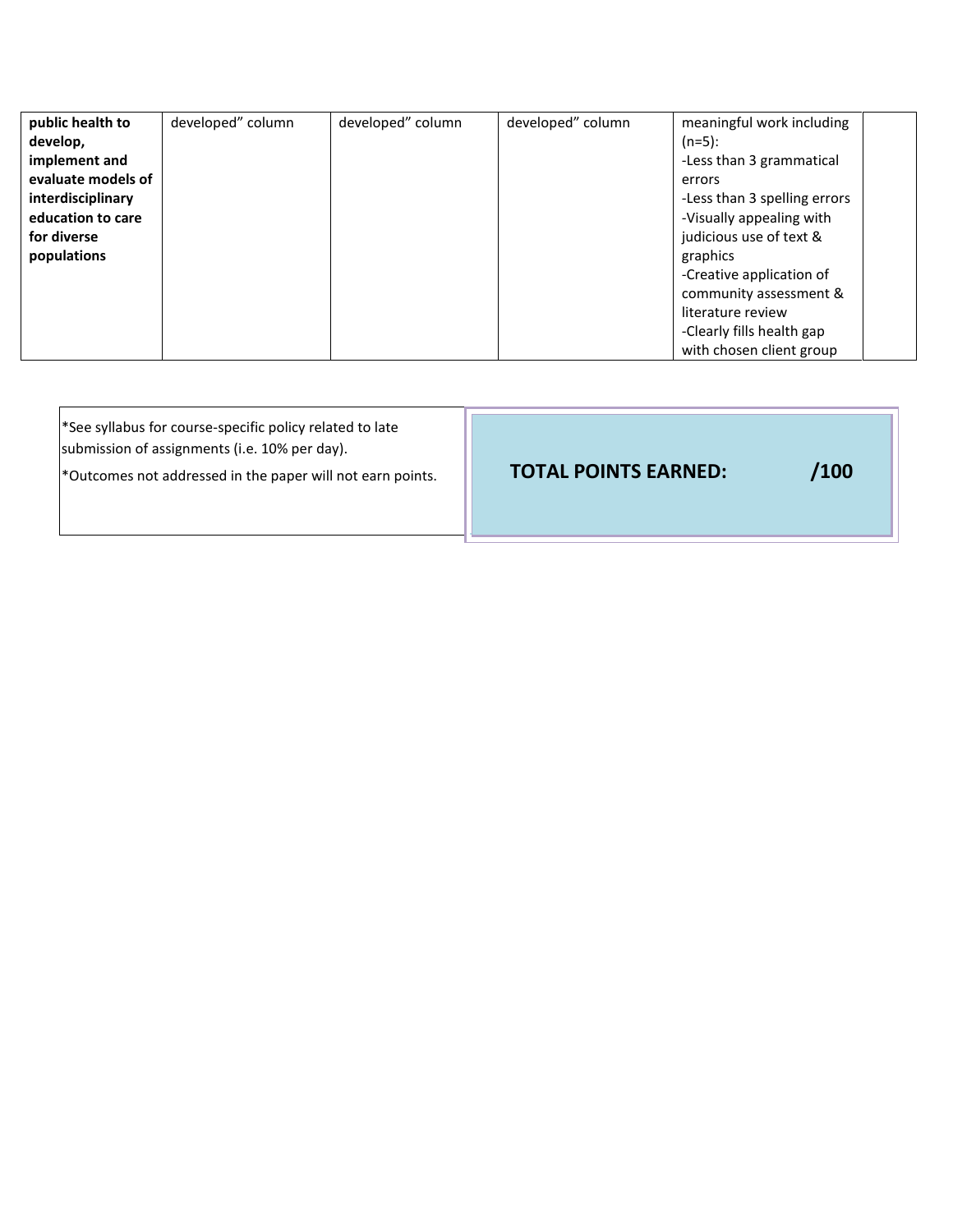# August 28, 2018

# **TOPIC:** Introduction to Public Health

#### **Course Learning Outcomes:**

- Examine global, national and local concepts of the public health model and theories of nursing
- Appraise major issues shaping current public health nursing practice

**Student Learning Outcomes:** Upon completion of the class session, the student will be able to:

- Understand the requirements for successful completion of the course
- Identify all due dates for projects and assignments
- Accept responsibility for own learning
- Describe the roles and responsibilities of public health
- Describe the 3 core functions and 10 essential services of public health

#### **Related Pre-Class Student Activities (i.e. readings, videos, etc.):**

• None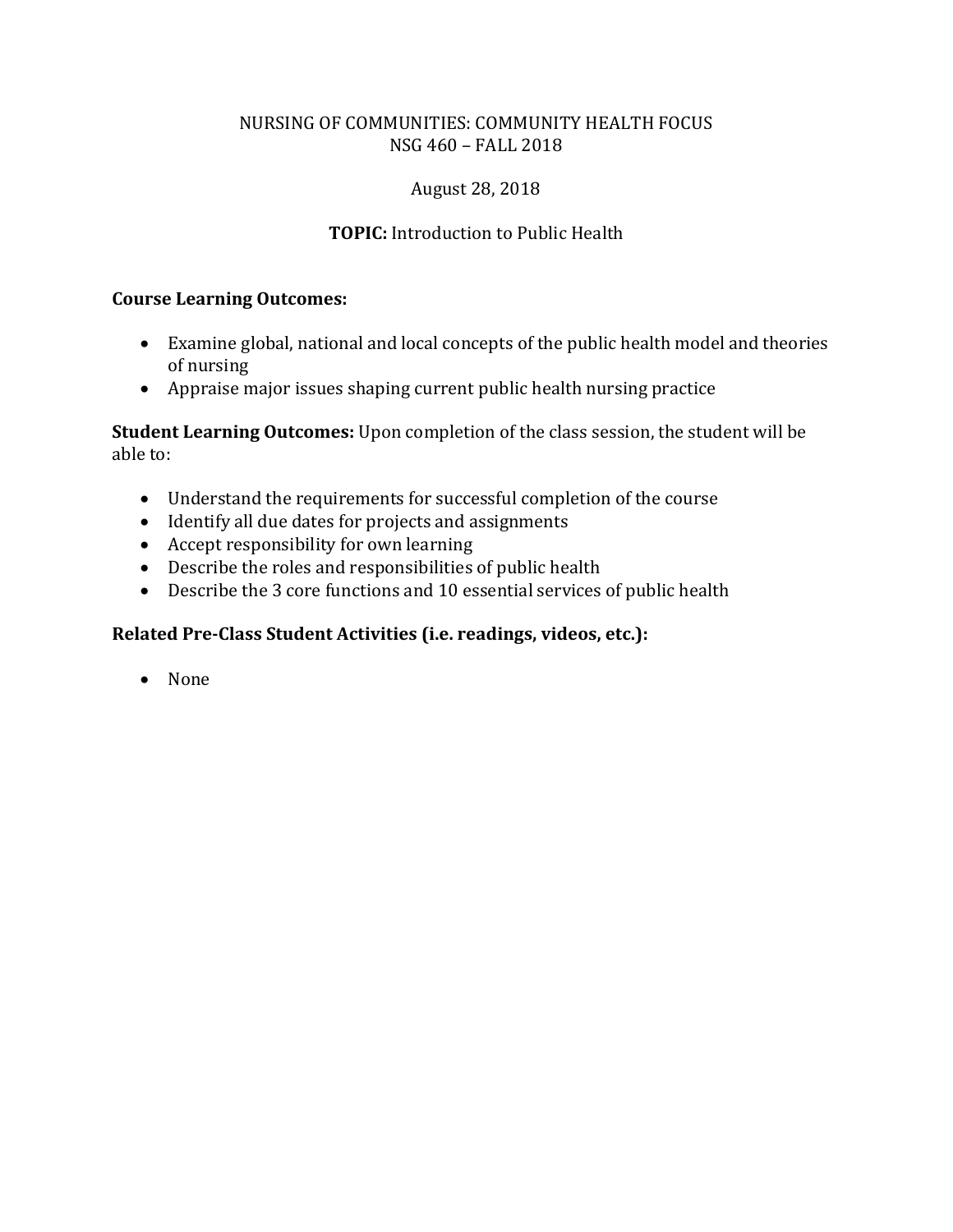# August 29, 2018

# **TOPIC:** Introduction to Public Health Nursing

#### **Course Learning Outcomes:**

- Examine global, national and local concepts of the public health model and theories of nursing
- Appraise major issues shaping current public health nursing practice

**Student Learning Outcomes:** Upon completion of the class session, the student will be able to:

- Understand the trajectory from early PH nursing to current practice
- Name at least 4 different roles that PH nurses can fulfill in the community

# **Related Pre-Class Student Activities (i.e. readings, videos, etc.):**

- Textbook chapter 2 pp. 31-43
- Fee & Bu, 2010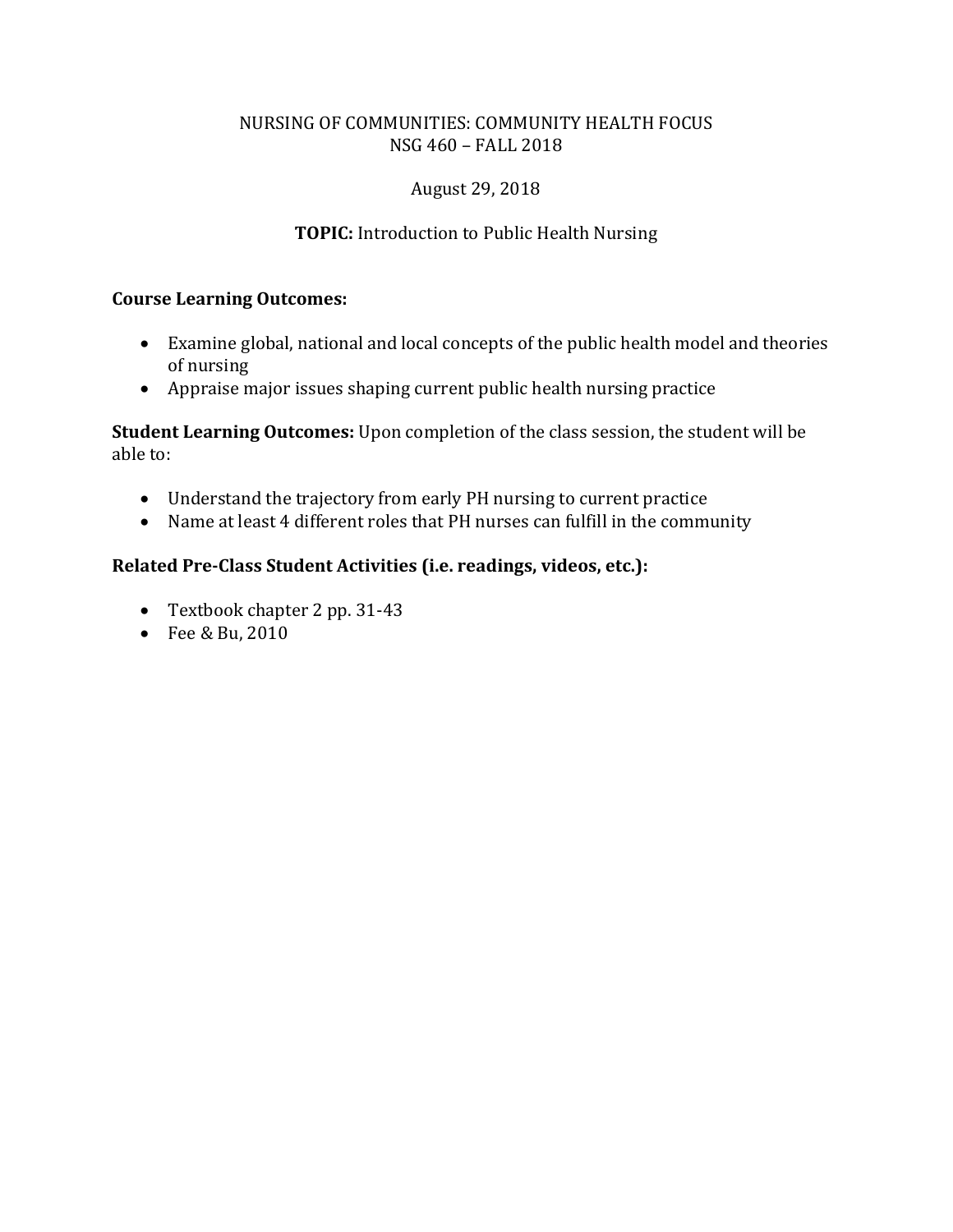# September 4, 2018

# **Clinical Orientation**

## **TOPIC:** Community Assessment & Nursing in the Community

#### **Course Learning Outcomes:**

- Prioritize physiological and psychosocial (including spiritual) assessment data that impact disease process of community clients
- Utilize the social and ecological determinants of health to work effectively with diverse individuals, families and groups
- Analyze diverse, cultural, ethnic and social backgrounds as sources of patient, family and community needs
- Appraise major issues shaping current public health nursing practice
- Assess the health literacy of individuals, families, and groups served

**Student Learning Outcomes:** Upon completion of the class session, the student will be able to:

- Assess his/her own community using the nursing process as it relates to community assessment
- Understand connections between teaching project assignment and community assessment/nursing process
- Be prepared for first clinical experience

#### **Related Pre-Class Student Activities (i.e. readings, videos, etc.):**

• Textbook chapter 15: pp. 479-492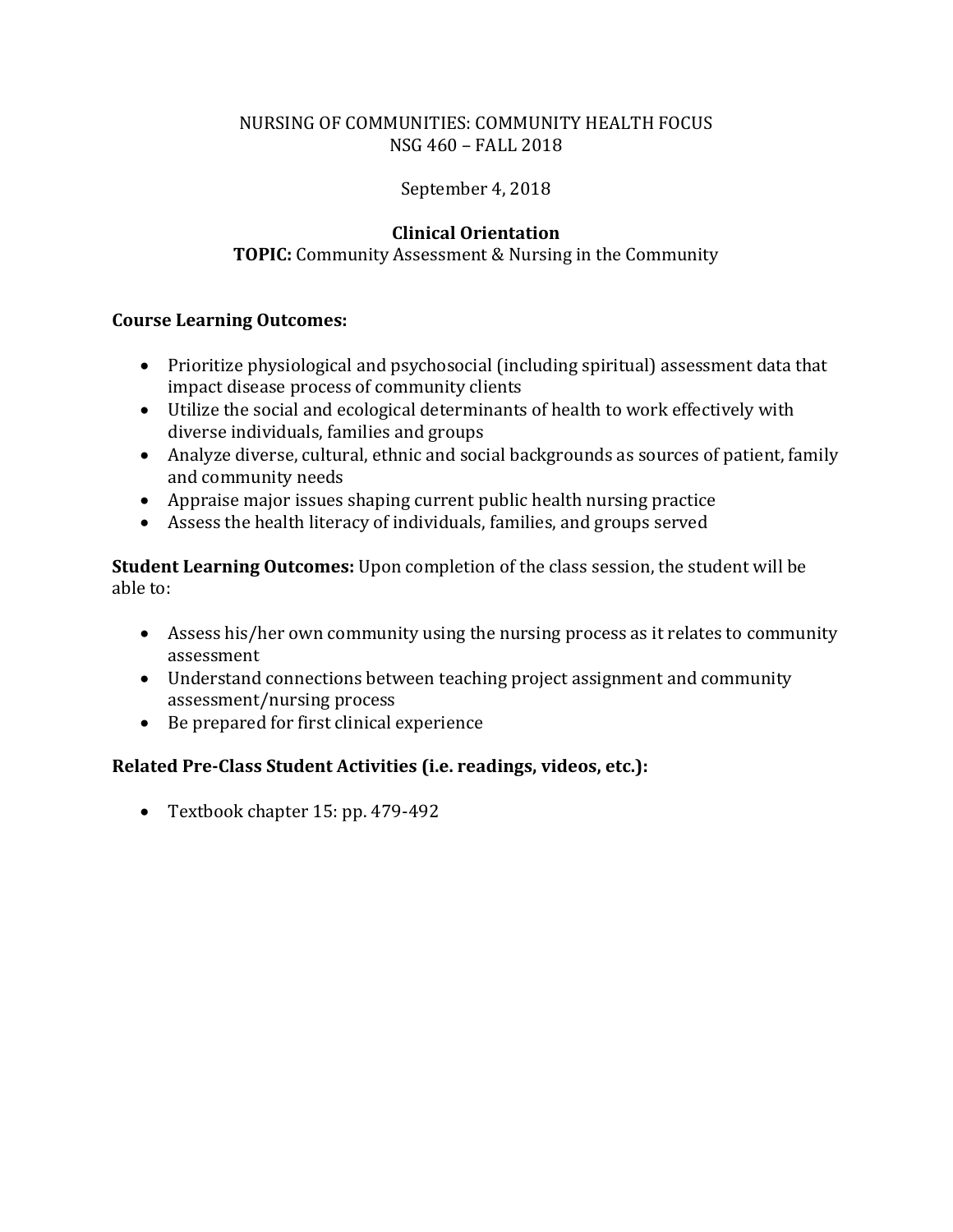# September 5, 2018

# **TOPIC:** Levels of Prevention

#### **Course Learning Outcomes:**

- Examine global, national and local concepts of the public health model and theories of nursing
- Utilize the social and ecological determinants of health to work effectively with diverse individuals, families and groups
- Examine strategies to empower community clients in all aspects of the healthcare process
- Collaborate with other disciplines in public health to develop, implement and evaluate models of interdisciplinary education to care for diverse populations

**Student Learning Outcomes:** Upon completion of the class session, the student will be able to:

- Differentiate among the three levels of prevention
- Discuss the two main components of community health practice: health promotion & disease prevention
- Identify 3 of the leading health indicators
- Develop a community action plan for an identified community problem, incorporating all three levels of prevention

#### **Related Pre-Class Student Activities (i.e. readings, videos, etc.):**

• Textbook chapter 1: pp. 13, 17-26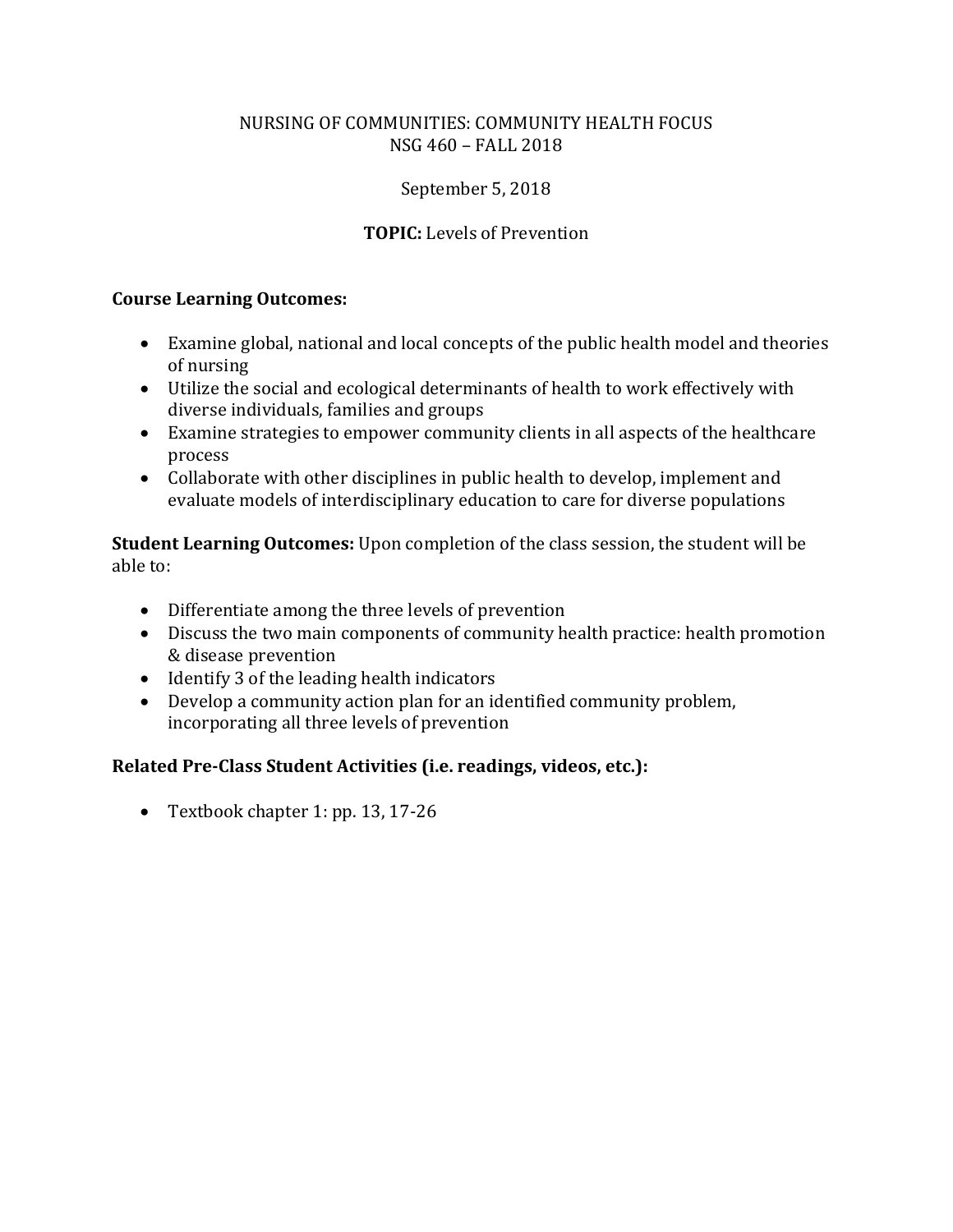# September 10, 2018

# **TOPIC:** Social Determinants of Health

#### **Course Learning Outcomes:**

- Examine global, national and local concepts of the public health model and theories of nursing
- Utilize the social and ecological determinants of health to work effectively with diverse individuals, families and groups
- Analyze diverse, cultural, ethnic and social backgrounds as sources of patient, family and community needs
- Demonstrate the concepts of equity and social justice in the context of health, health disparities, and the social determinants of health
- Analyze the influence of own value system related to the impact community client care

**Student Learning Outcomes:** Upon completion of the class session, the student will be able to:

- Thoughtfully engage in reflective activity to assess values and personal background as it relates to social determinants of health
- Discuss various social determinants of health and identify ways that nurses can impact these determinants in the community
- Describe the "upstream approach" in healthcare
- Apply public health nursing concepts to case study

#### **Related Pre-Class Student Activities (i.e. readings, videos, etc.):**

- [Healthy People 2020: Social Determinants of Health](https://www.healthypeople.gov/2020/topics-objectives/topic/social-determinants-of-health)
- "A Dying Town" (Brown & Fischer, 2017)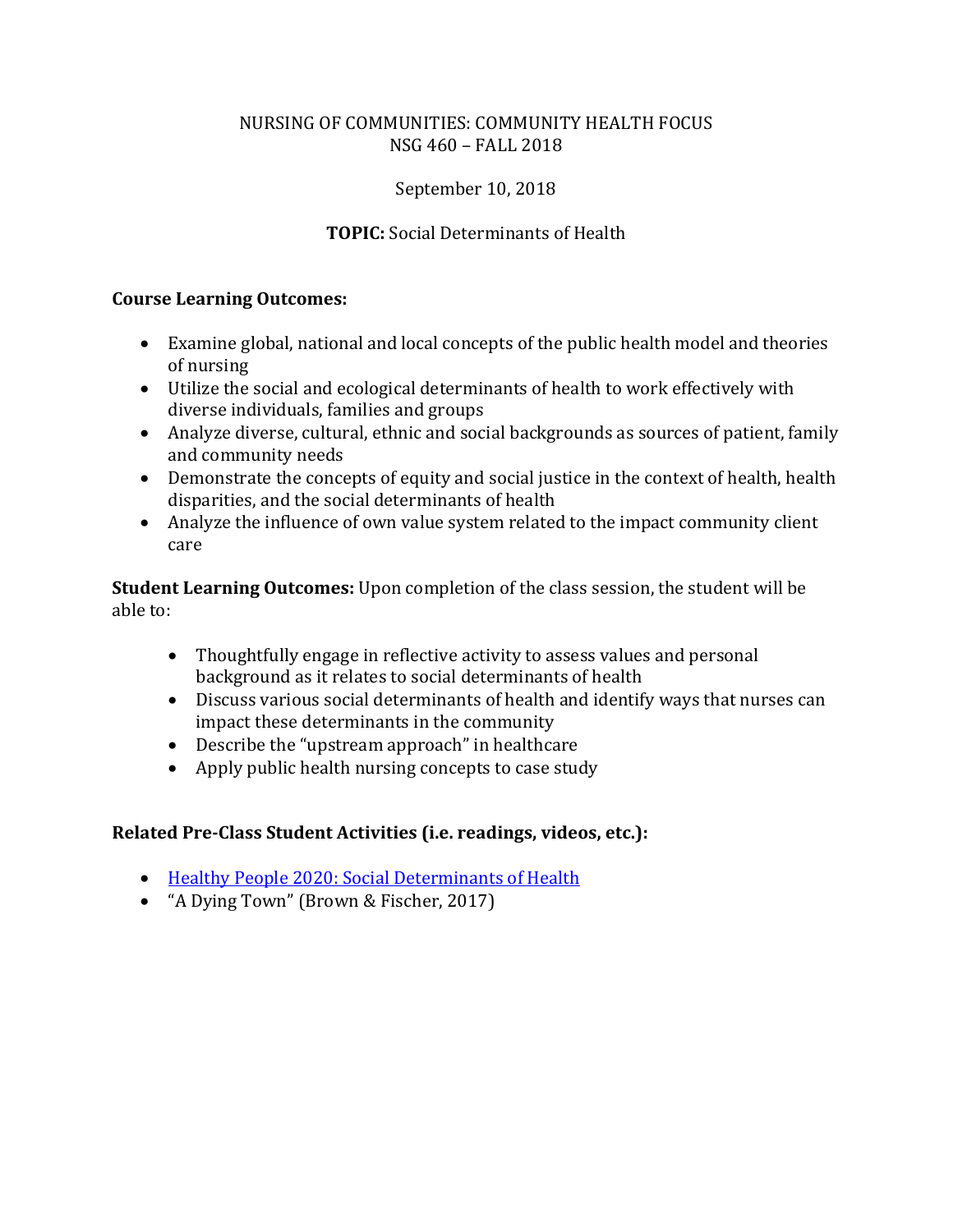# September 17, 2018

# **TOPIC:** Communicable Diseases

#### **Course Learning Outcomes:**

- Prioritize physiological and psychosocial (including spiritual) assessment data that impact disease process of community clients
- Promote public health through partnership with clients and agencies as a model of respect for the needs of others
- Discriminate community resources for children and families as a function of service

**Student Learning Outcomes:** Upon completion of the class session, the student will be able to:

- Analyze behaviors that place people at risk of contracting selected communicable diseases
- Describe the immune process and vaccines
- Discuss the PHN role in epidemics and outbreaks
- Describe reporting requirements for vaccine preventable diseases

#### **Related Pre-Class Student Activities (i.e. readings, videos, etc.):**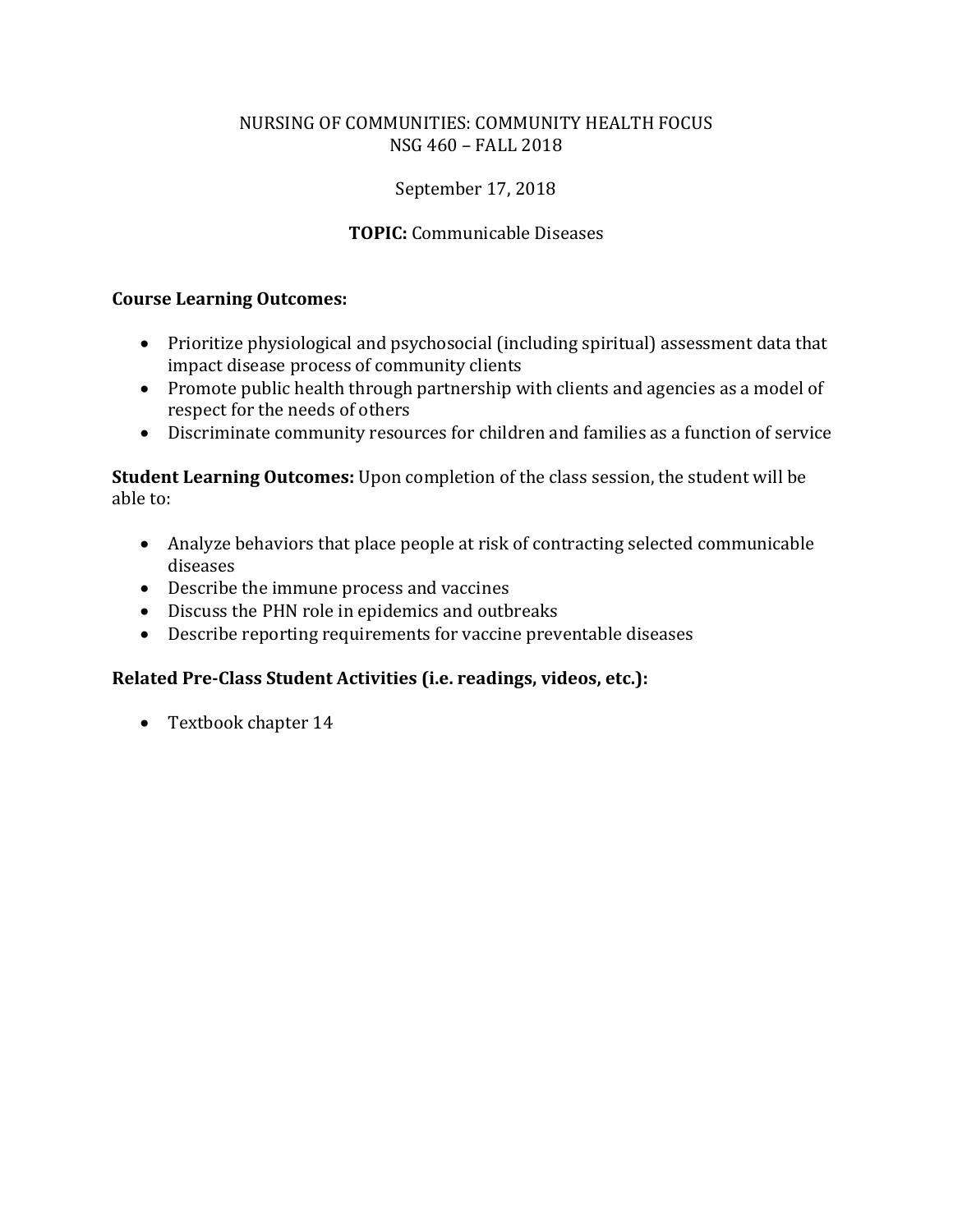# September 19, 2018

# **TOPIC:** Epidemiology

#### **Course Learning Outcomes:**

- Examine global, national and local concepts of the public health model and theories of nursing
- Utilize knowledge from previous nursing courses and public health science in providing care for community clients
- Collaborate with other disciplines in public health to develop, implement and evaluate models of interdisciplinary education to care for diverse populations
- Appraise major issues shaping current public health nursing practice

**Student Learning Outcomes:** Upon completion of the class session, the student will be able to:

- Discuss the science of epidemiology and its application to public health nursing
- Integrate the use of the epidemiologic triangle, population health ecologic model, and the natural history of disease in the promotion of population health
- Interpret the use of descriptive epidemiologic parameters and basic epidemiologic measures in global, national, and local community settings
- Describe issues and agents associated with foodborne illness and appropriate prevention measures

#### **Related Pre-Class Student Activities (i.e. readings, videos, etc.):**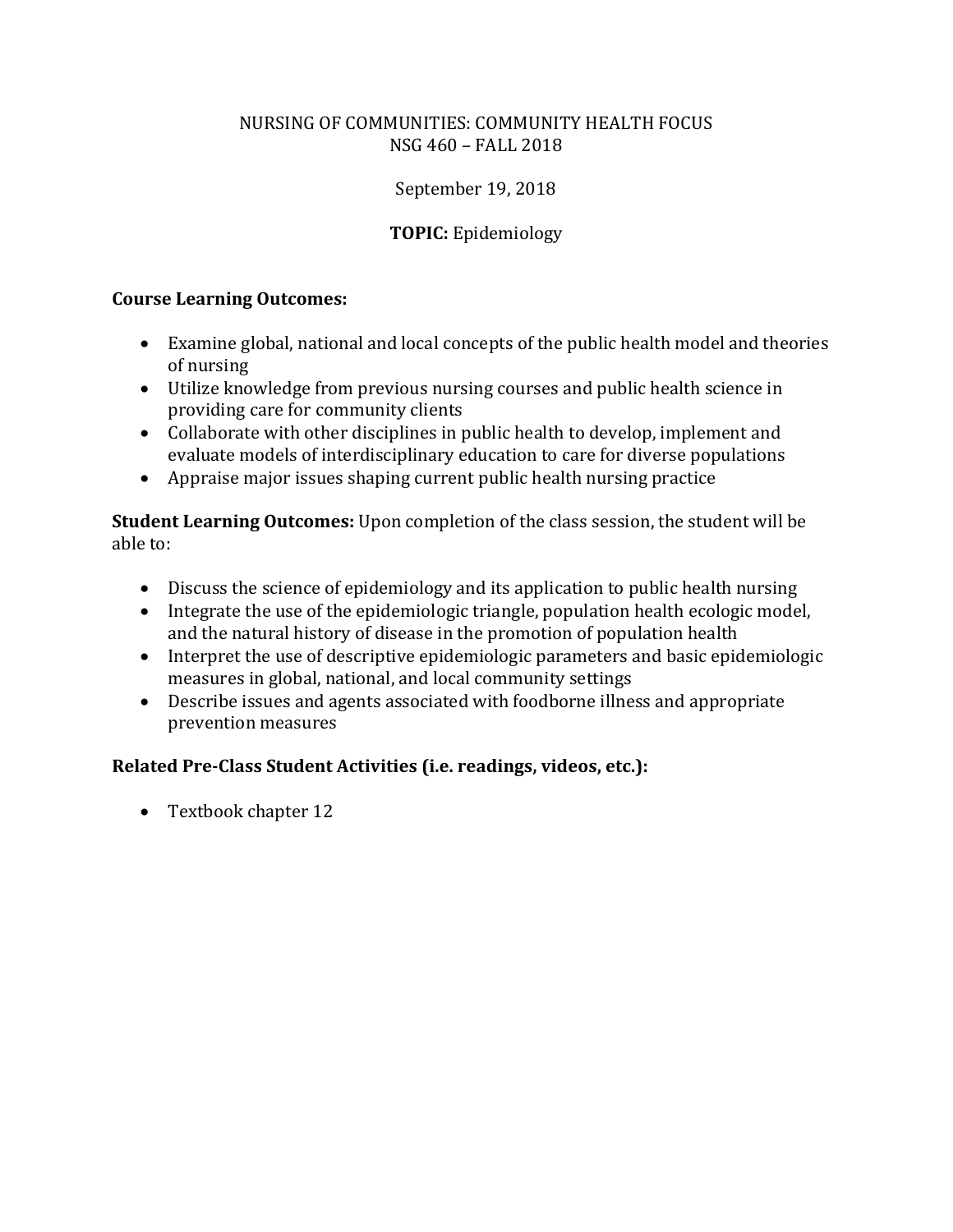# September 24, 2018

# **TOPIC:** Sexually Transmitted Infections & HIV

### **Course Learning Outcomes:**

- Prioritize physiological and psychosocial (including spiritual) assessment data that impact disease process of community clients
- Promote public health through partnership with clients and agencies as a model of respect for the needs of others
- Collaborate with other disciplines in public health to develop, implement and evaluate models of interdisciplinary education to care for diverse populations
- Discriminate community resources for children and families as a function of service
- Examine strategies to empower community clients in all aspects of the healthcare process

**Student Learning Outcomes:** Upon completion of the class session, the student will be able to:

- Analyze behaviors that place people at risk of contracting selected communicable diseases
- Incorporate understanding of STI and HIV transmission, signs and symptoms, surveillance and prevention into client education and health promotion
- Be prepared to utilize proper protocol for reporting STIs to the County
- Utilize County statistics to monitor trends of HIV, hepatitis and STIs in the County

# **Related Pre-Class Student Activities (i.e. readings, videos, etc.):**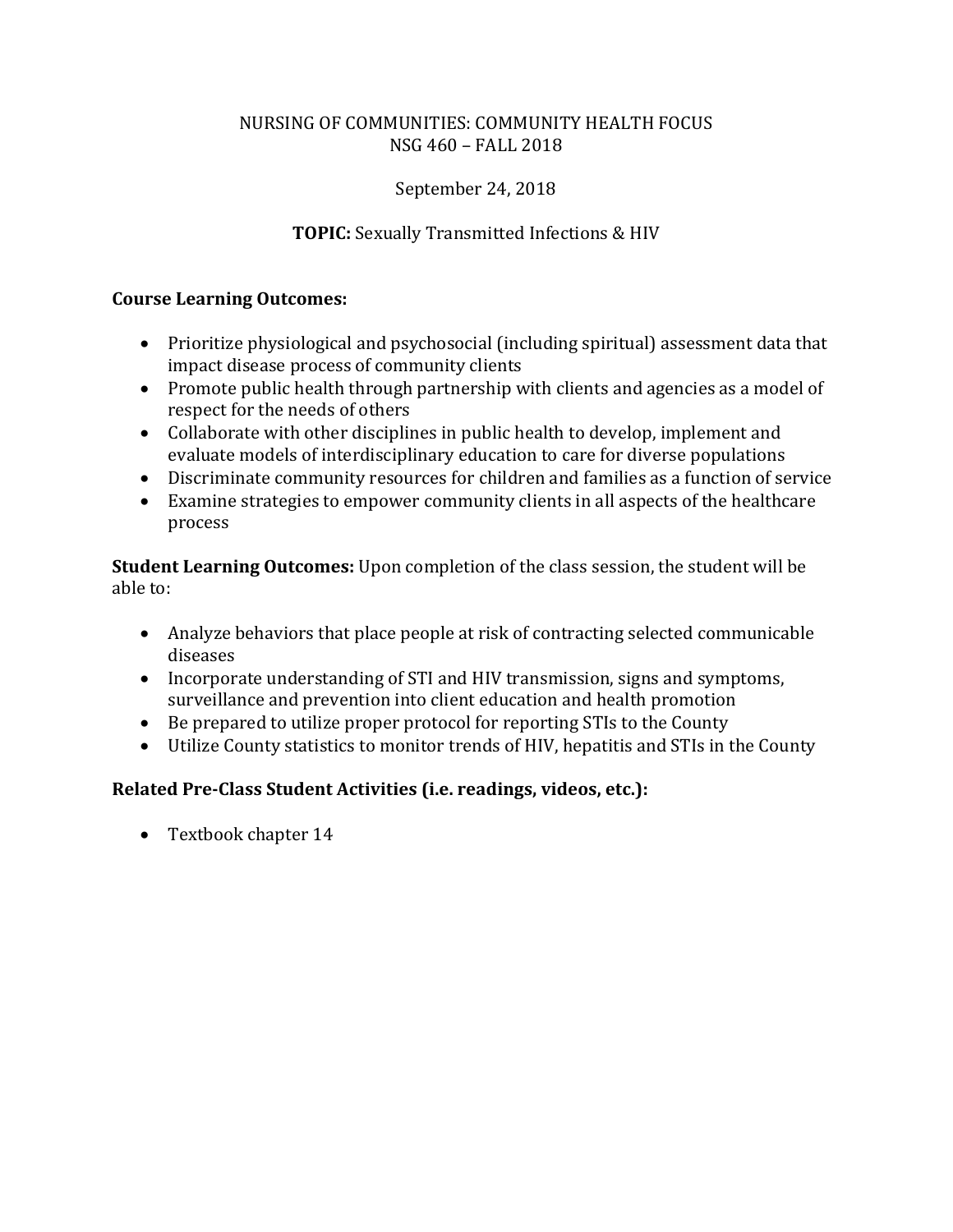# October 1, 2018

# **TOPIC:** Homelessness

## **Course Learning Outcomes:**

- Analyze diverse, cultural, ethnic and social backgrounds as sources of patient, family and community needs
- Utilize the social and ecological determinants of health to work effectively with diverse individuals, families and groups
- Discuss the ethical issues inherent in resource allocation strategies for community health and well-being
- Foster open communication among the healthcare team to improve client, family and public health outcomes
- Model principles of integrity, respect and concern for the well-being of self, clients and colleagues
- Promote public health through partnership with clients and agencies as a model of respect for the needs of others

# **Student Learning Outcomes:**

- Integrate knowledge about risk factors for schizophrenia in homeless clients into community practice and assessment
- Consider the Housing First Initiative as one of many approaches to homelessness
- Describe the social, political, cultural, and environmental factors that influence poverty
- Discuss the effects of poverty on the health and well-being of individuals, families, and communities
- Describe the social, political, cultural, and environmental factors that influence homelessness

# **Related Pre-Class Student Activities:**

• Textbook chapters 32 & 33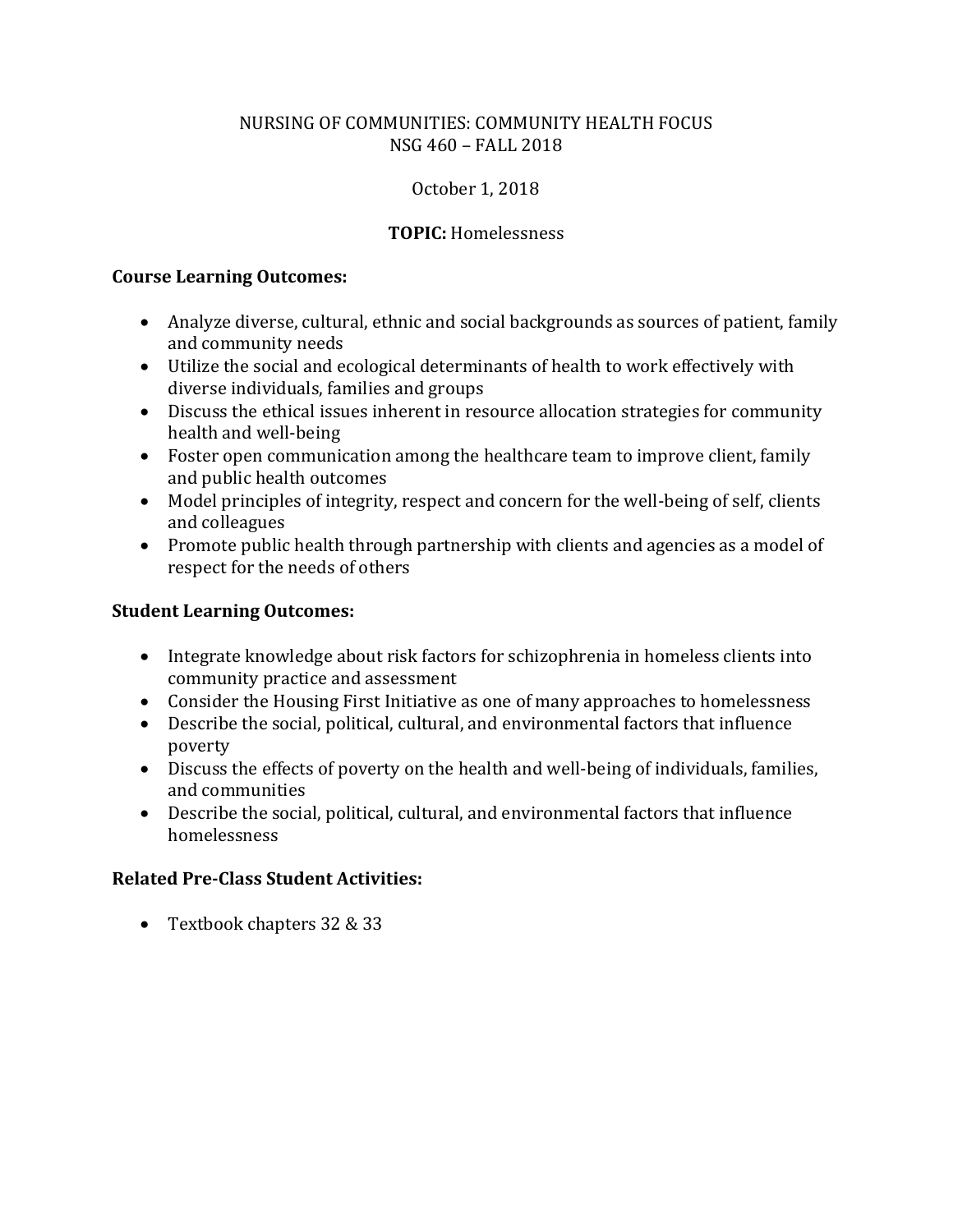# October 3, 2018

# **TOPIC:** Family Violence

#### **Course Learning Outcomes:**

- Analyze diverse, cultural, ethnic and social backgrounds as sources of patient, family and community needs
- Appraise major issues shaping current public health nursing practice
- Examine strategies to empower community clients in all aspects of the healthcare process
- Foster open communication among the healthcare team to improve client, family and public health outcomes
- Discriminate community resources for children and families as a function of service

#### **Student Learning Outcomes:**

- Analyze primary preventive nursing interventions for community violence
- Examine at least three factors existing in most communities that influence violence and human abuse
- Identify indicators of potential child abuse
- Define the four general types of child abuse: neglect, physical, emotional, and sexual

#### **Related Pre-Class Student Activities:**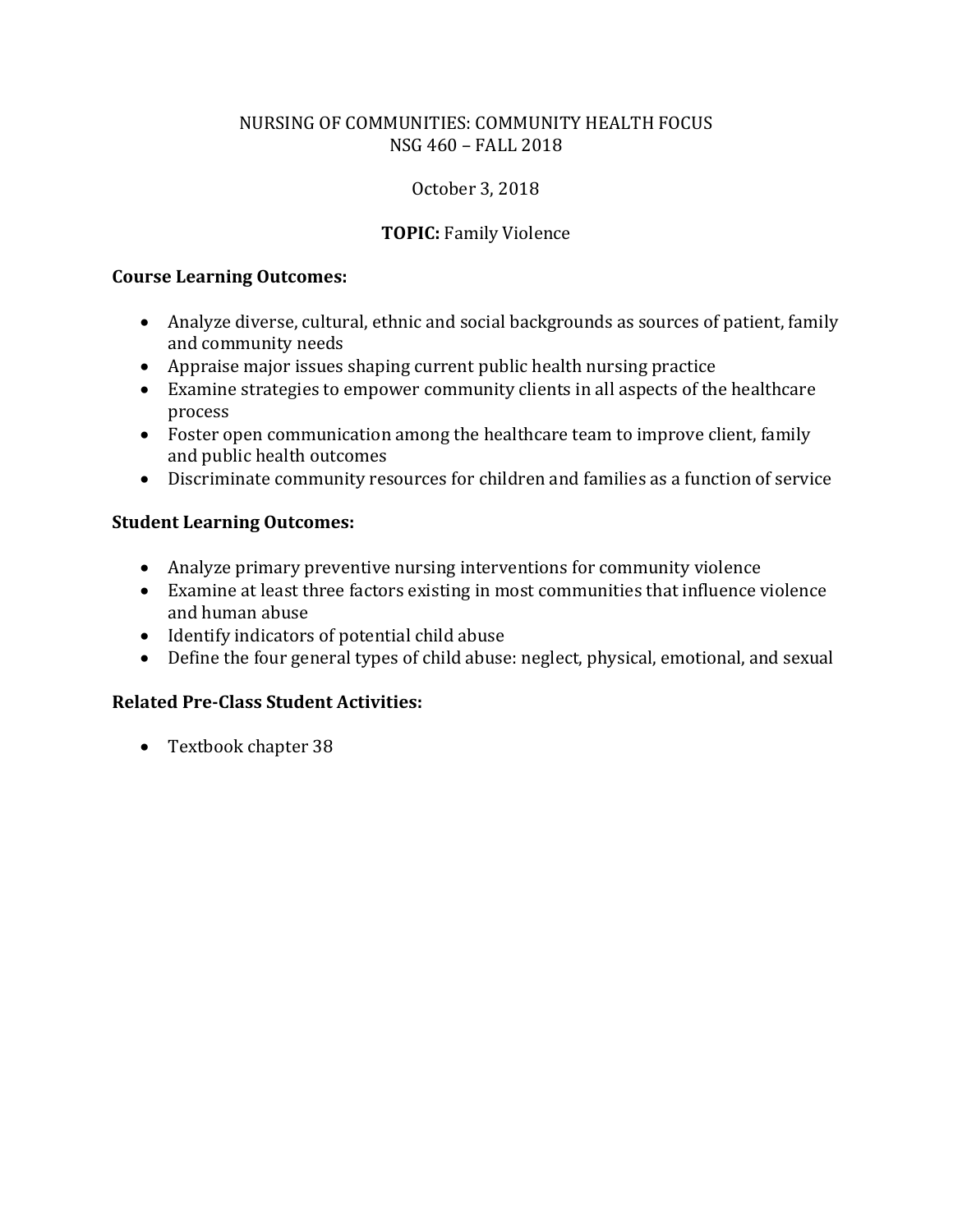# October 8, 2018

# **TOPIC:** Global & Refugee Health

## **Course Learning Outcomes:**

- Analyze diverse, cultural, ethnic and social backgrounds as sources of patient, family and community needs
- Demonstrate the concepts of equity and social justice in the context of health, health disparities, and the social determinants of health Model principles of integrity, respect and concern for the well-being of self, clients and colleagues
- Promote public health through partnership with clients and agencies as a model of respect for the needs of others
- Appraise major issues shaping current public health nursing practice

# **Student Learning Outcomes:**

- Describe 3 different health crises affecting other parts of the world currently
- Identify interventions to combat a global health problem within the 3 levels of prevention
- Identify potential health needs that asylum seekers (or refugees) are more likely to experience
- Distinguish between asylum seekers and refugees regarding pathway to citizenship and services offered

# **Related Pre-Class Student Activities:**

- Textbook chapter 4
- World Health Organization website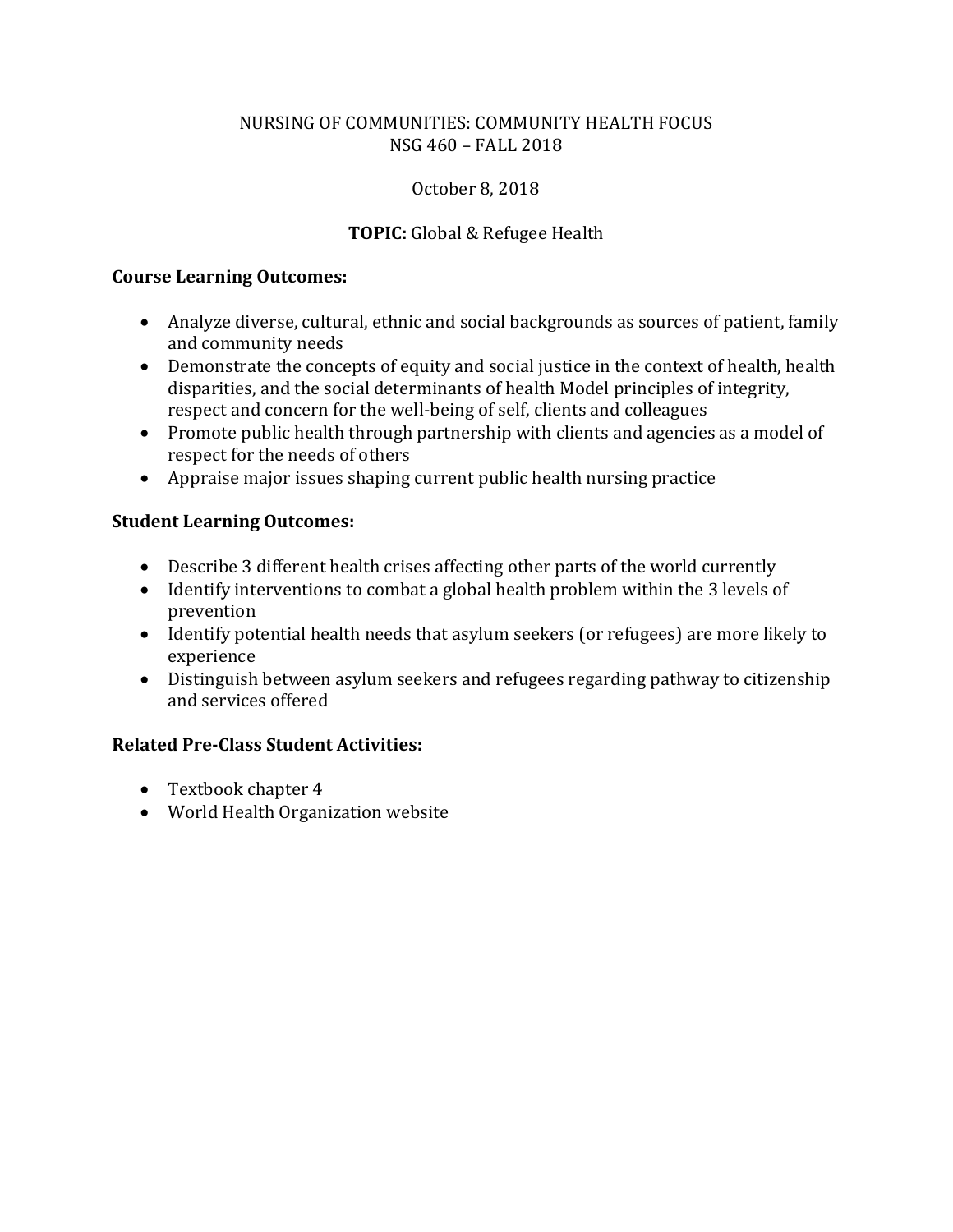# October 10, 2018

# **TOPIC:** Family Nursing

#### **Course Learning Outcomes:**

- Analyze diverse, cultural, ethnic and social backgrounds as sources of patient, family and community needs
- Advocate for clients to exercise their right to select, participate in, and evaluate health care
- Model principles of integrity, respect and concern for the well-being of self, clients and colleagues
- Appraise major issues shaping current public health nursing practice
- Critique the role and influence of context, culture, gender and development on interpersonal interaction and teaching
- Analyze the influence of own value system related to the impact community client care
- Examine strategies to empower community clients in all aspects of the healthcare process

#### **Student Learning Outcomes:**

- Evaluate how the functions & demographics of families in today's society impact health
- Identify characteristics of healthy families
- Assess personal beliefs and values that affect caring for individuals in atypical families
- Develop a nursing care plan for families living with dysfunction that incorporates concepts from family theories and nursing assessment tools

#### **Related Pre-Class Student Activities (i.e. readings, videos, etc.):**

- Textbook chapter 27
- "Jeez His Liver" case study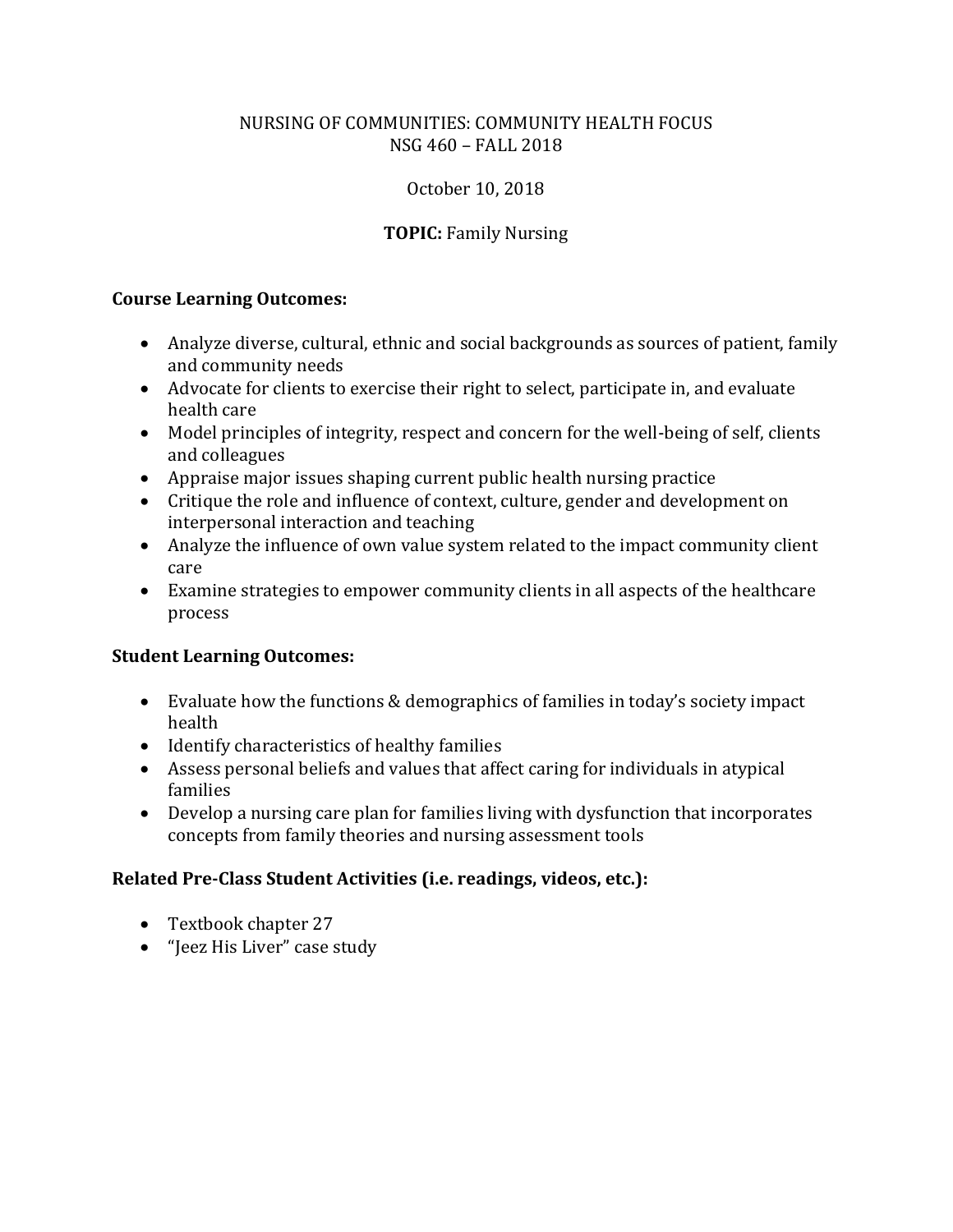# October 15, 2018

# **TOPIC:** Gender & Sexuality

#### **Course Learning Outcomes:**

- Analyze diverse, cultural, ethnic and social backgrounds as sources of patient, family and community needs
- Advocate for clients to exercise their right to select, participate in, and evaluate health care
- Prioritize physiological and psychosocial (including spiritual) assessment data that impact disease process of community clients
- Model principles of integrity, respect and concern for the well-being of self, clients and colleagues
- Appraise major issues shaping current public health nursing practice
- Critique the role and influence of context, culture, gender and development on interpersonal interaction and teaching
- Analyze the influence of own value system related to the impact community client care
- Demonstrate the concepts of equity and social justice in the context of health, health disparities, and the social determinants of health

**Student Learning Outcomes:** Upon completion of the class session, the student will be able to:

- Identify the differences between gender, sex, and sexual orientation
- Evaluate the health impacts of living with atypical gender, sex, or sexual orientation
- Assess personal beliefs and values that affect caring for individuals in this population

#### **Related Pre-Class Student Activities (i.e. readings, videos, etc.):**

• Video & reading in Homework on "To Treat Me…"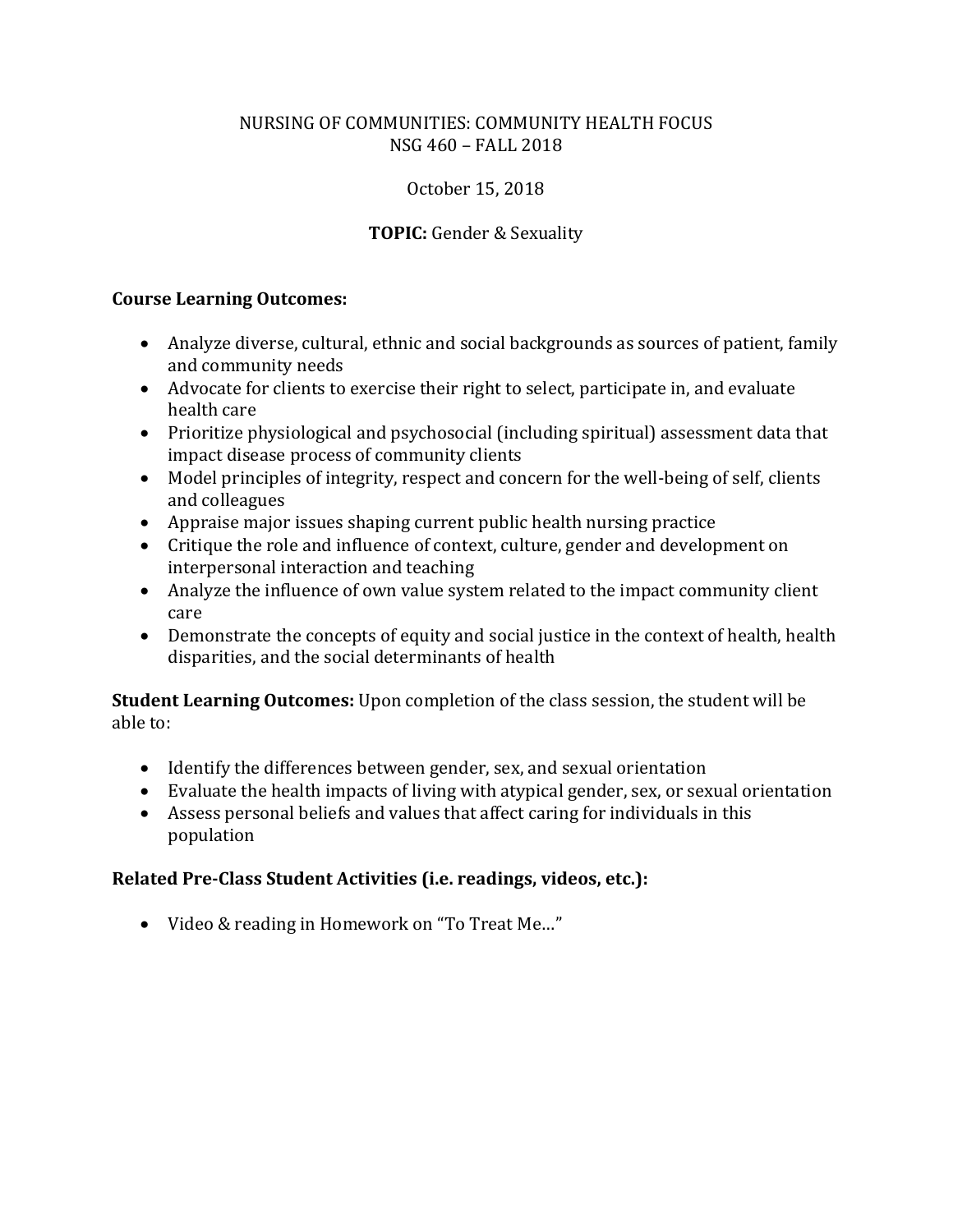# October 17, 2018

# **TOPIC:** US Healthcare System I

#### **Course Learning Outcomes:**

- Discuss the ethical issues inherent in resource allocation strategies for community health and well-being
- Appraise major issues shaping current public health nursing practice
- Examine global, national and local concepts of the public health model and theories of nursing
- Analyze the influence of own value system related to the impact community client care
- Demonstrate the concepts of equity and social justice in the context of health, health disparities, and the social determinants of health

# **Student Learning Outcomes:**

- Evaluate the effectiveness of the current public health system in the United States
- Compare and contrast the economic and health-related implications of various healthcare systems around the world
- Assess one's own values as they relate to the national healthcare system

# **Related Pre-Class Student Activities:**

• Textbook chapters 3 & 5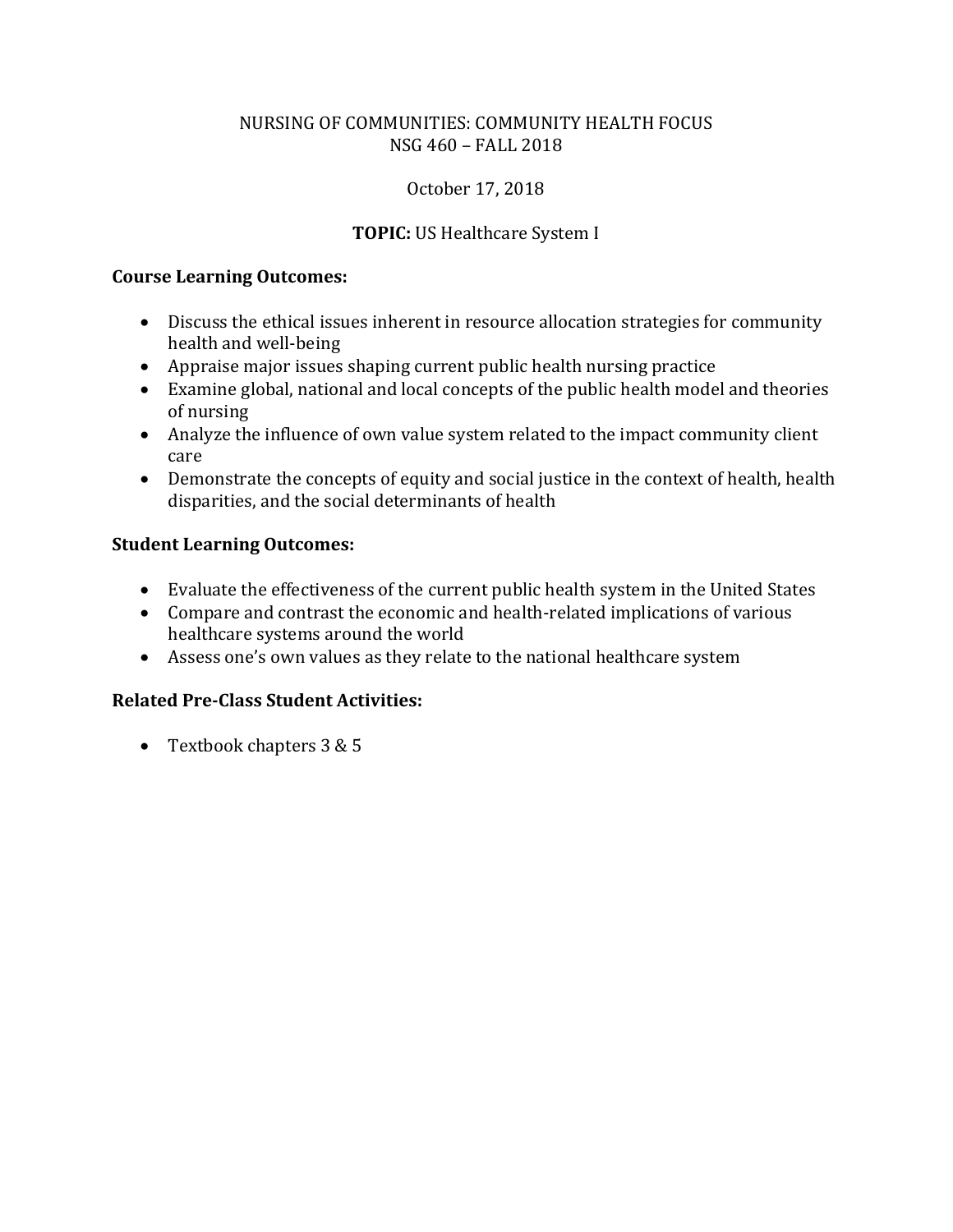# October 22, 2018

# **TOPIC:** US Healthcare System II

#### **Course Learning Outcomes:**

- Discuss the ethical issues inherent in resource allocation strategies for community health and well-being
- Appraise major issues shaping current public health nursing practice
- Examine global, national and local concepts of the public health model and theories of nursing
- Analyze the influence of own value system related to the impact community client care
- Demonstrate the concepts of equity and social justice in the context of health, health disparities, and the social determinants of health

# **Student Learning Outcomes:**

- Evaluate the effectiveness of the current public health system in the United States
- Compare and contrast the responsibilities of the federal, state, and local public health systems
- Synthesize the major aspects of the Affordable Care Act as it impacts nursing practice

# **Related Pre-Class Student Activities:**

• Textbook chapters 3 & 5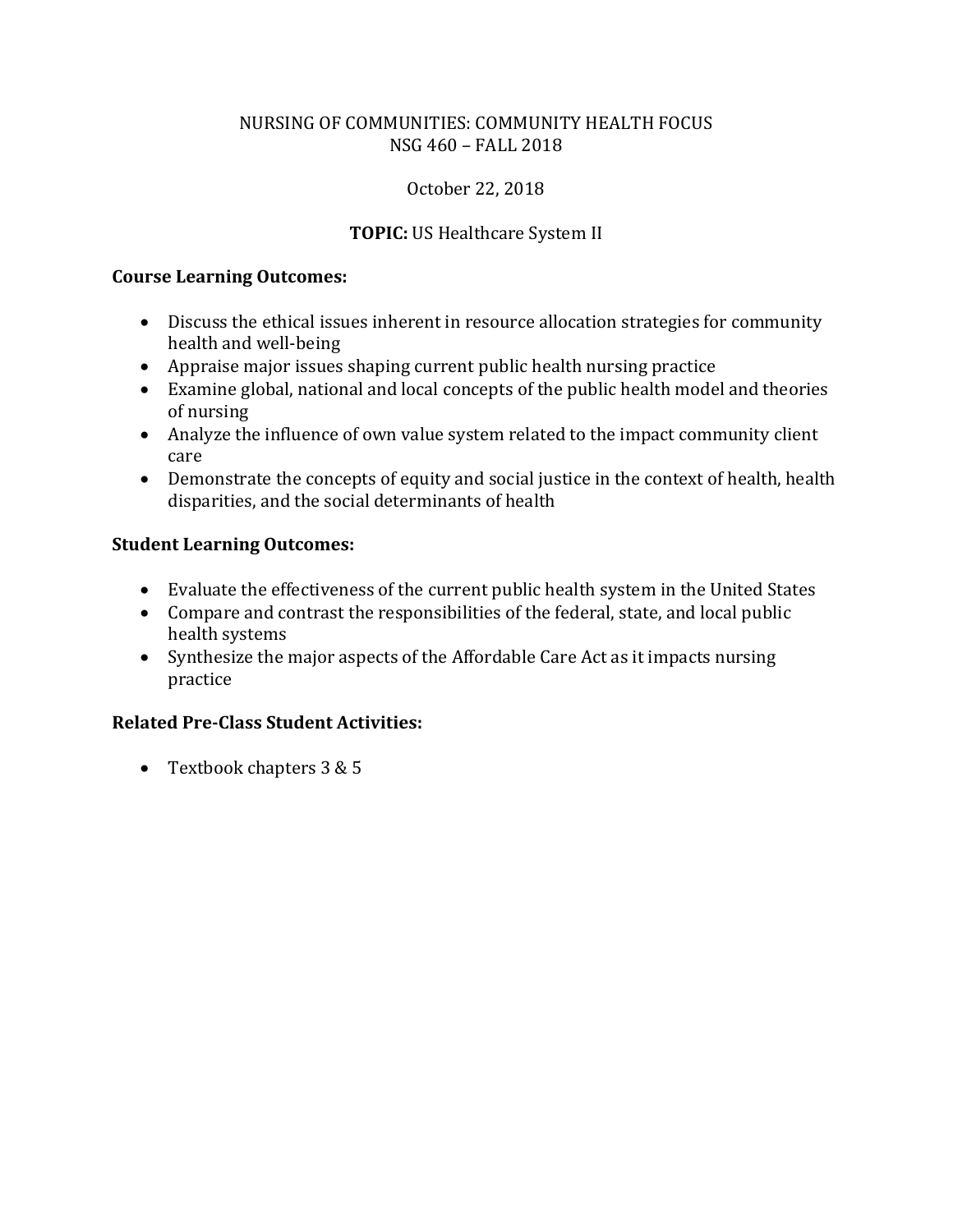# October 24, 2018

# **TOPIC:** Health Policy & Ethics

#### **Course Learning Outcomes:**

- Discuss the ethical issues inherent in resource allocation strategies for community health and well-being
- Appraise major issues shaping current public health nursing practice
- Integrate ethical/legal standards of nursing practice into the community settings
- Demonstrate the concepts of equity and social justice in the context of health, health disparities, and the social determinants of health

#### **Student Learning Outcomes:**

- Apply the four bioethical principles to case studies in public health
- Discuss ways that PHNs can advocate for equitable health care through policy development

#### **Related Pre-Class Student Activities:**

• Textbook chapters 3 & 5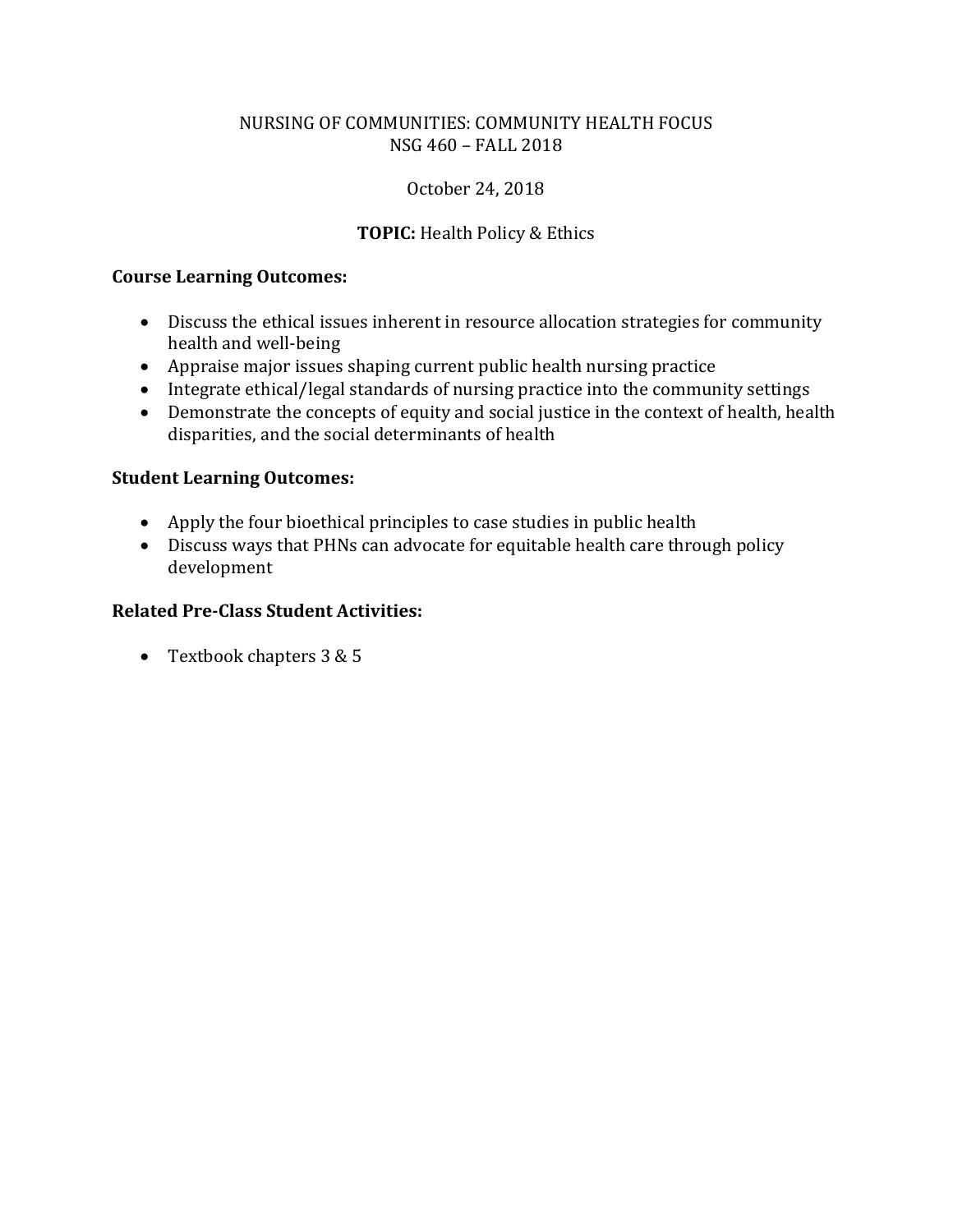# October 29, 2018

# **TOPIC:** Health Education

#### **Course Learning Outcomes:**

- Examine global, national and local concepts of the public health model and theories of nursing
- Examine strategies to empower community clients in all aspects of the healthcare process
- Analyze diverse, cultural, ethnic and social backgrounds as sources of patient, family and community needs
- Assess teaching strategies that are appropriate and effective for individual clients, aggregates and communities
- Assess the health literacy of individuals, families, and groups served
- Critique the role and influence of context, culture, gender and development on interpersonal interaction and teaching
- Analyze the influence of own value system related to the impact community client care

**Student Learning Outcomes:** Upon completion of the class session, the student will be able to:

- Reflect on personal beliefs and values as they relate to diverse and vulnerable populations
- Identify effective educator strategies
- Apply models of behavior change to case study
- Discuss strategies to manage learning barriers

#### **Related Pre-Class Student Activities (i.e. readings, videos, etc.):**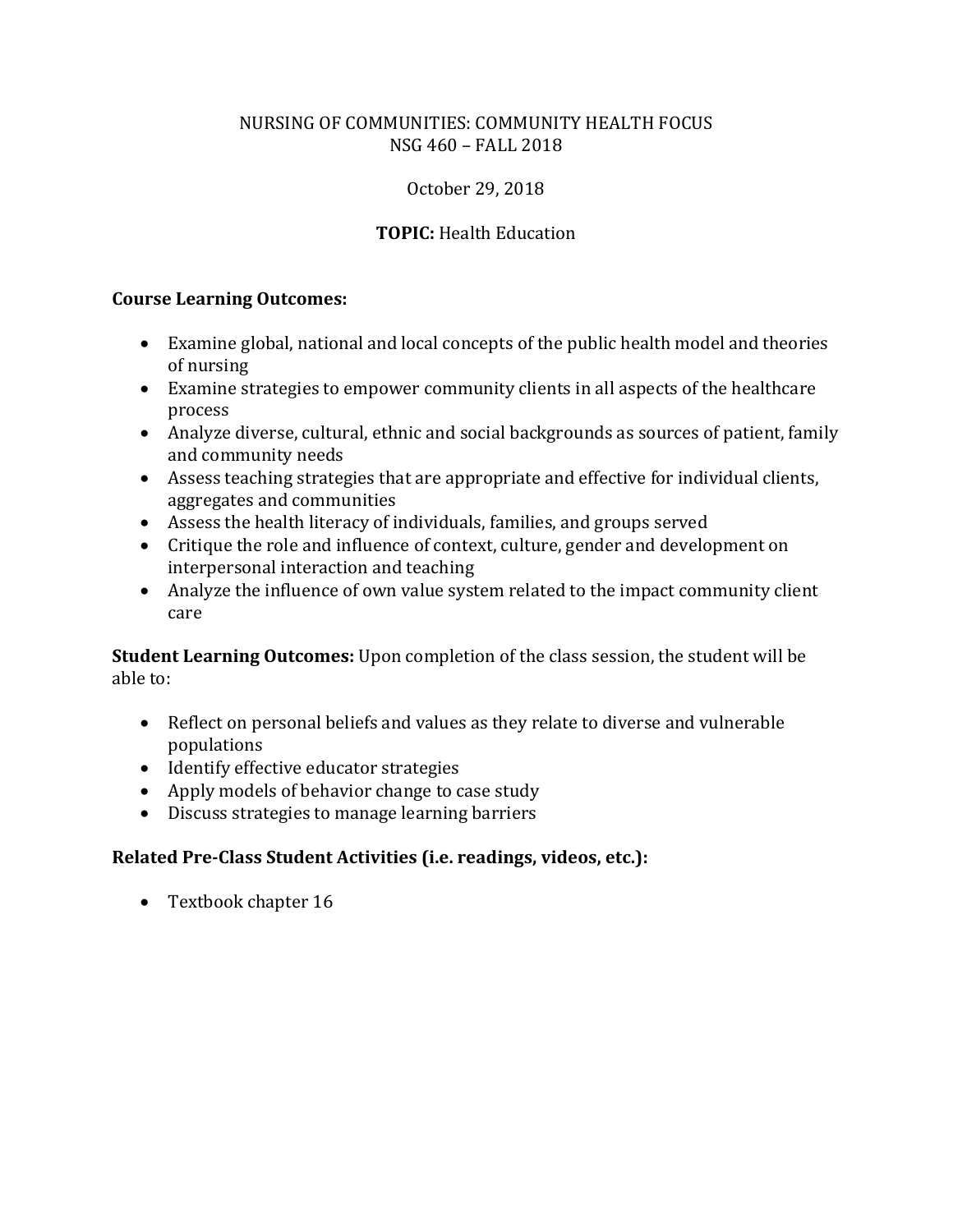# November 5, 2018

# **TOPIC:** Environmental Health

#### **Course Learning Outcomes:**

- Utilize the social and ecological determinants of health to work effectively with diverse individuals, families and groups
- Prioritize physiological and psychosocial (including spiritual) assessment data that impact disease process of community clients
- Integrate ethical/legal standards of nursing practice into the community settings
- Discriminate community resources for children and families as a function of service

#### **Student Learning Outcomes:**

- Explain the relationship between the environment and human health and disease
- Understand the key disciplines that inform nurses' work in environmental health
- Apply the nursing process to the practice of environmental health
- Describe 1-2 legislative and regulatory policies that have influenced the impact of the environment on health and disease patterns in communities
- Incorporate environmental principles into practice

#### **Related Pre-Class Student Activities (i.e. readings, videos, etc.):**

- Textbook chapter 10
- CDC: Fact sheet on blood lead levels in children
- IPREPARE card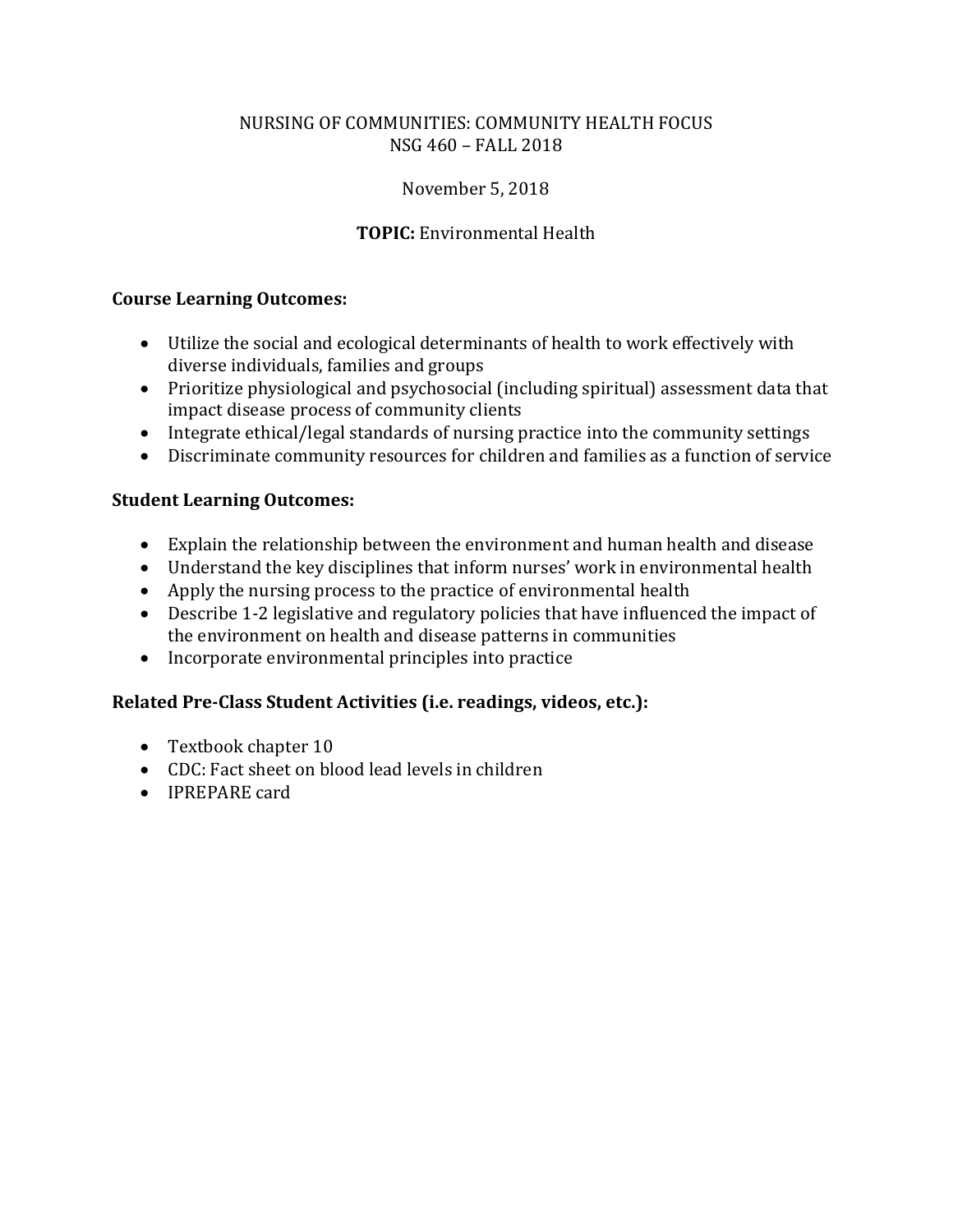# November 7, 2018

# **TOPIC:** Disaster Management

#### **Course Learning Outcomes:**

- Analyze diverse, cultural, ethnic and social backgrounds as sources of patient, family and community needs
- Model principles of integrity, respect and concern for the well-being of self, clients and colleagues
- Appraise major issues shaping current public health nursing practice
- Examine global, national and local concepts of the public health model and theories of nursing
- Discriminate community resources for children and families as a function of service
- Demonstrate the concepts of equity and social justice in the context of health, health disparities, and the social determinants of health

# **Student Learning Outcomes:**

- Discuss the nurse's role in the prevention, preparedness, response, and recovery phases of disaster management
- Describe the National Response Plan and its relationship to the National Incident Management System
- Identify how the community and its partners work together to prevent, prepare for, respond to, and recover from disasters

# **Related Pre-Class Student Activities:**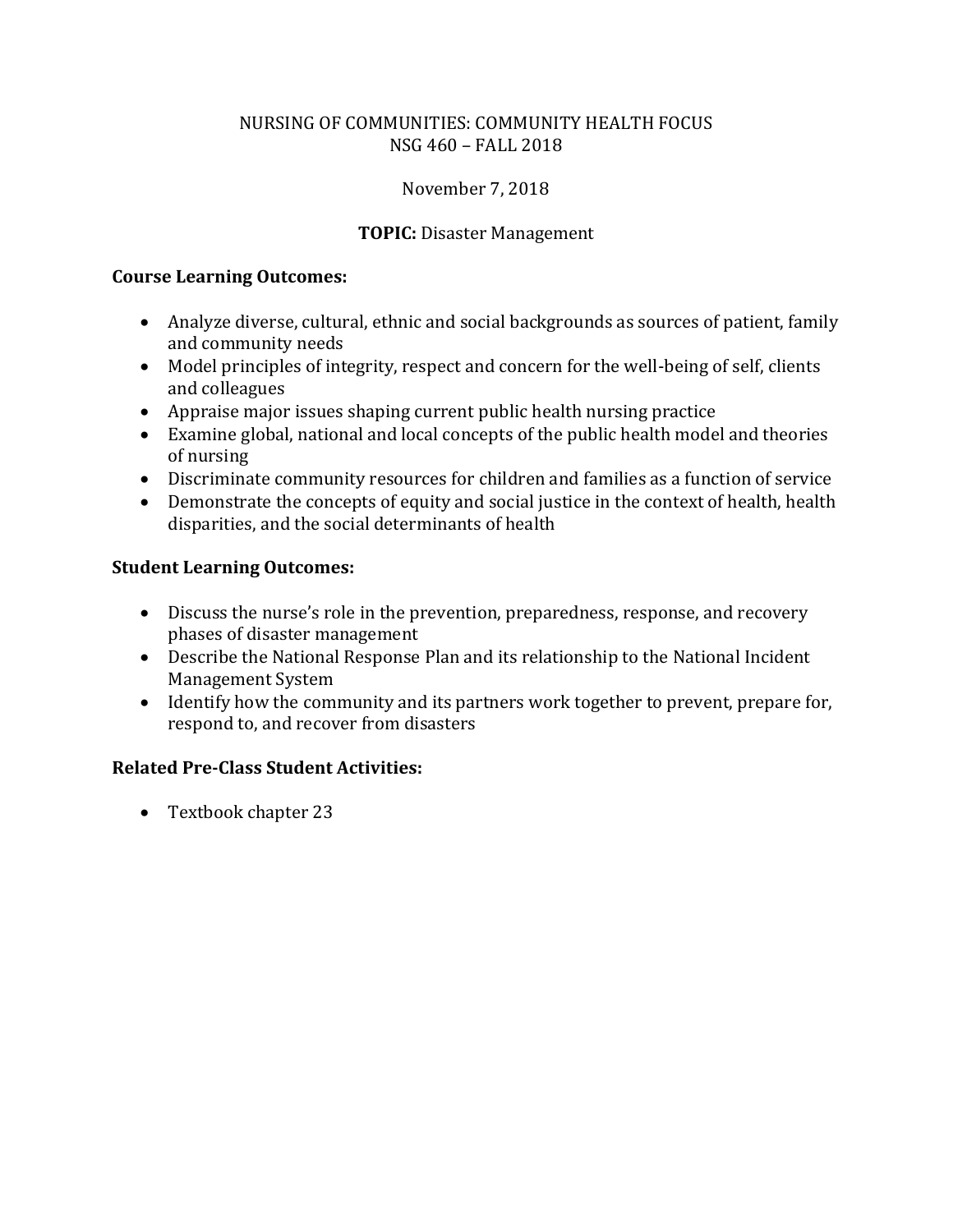# November 12, 2018

# **TOPIC:** Sharing Your Public Health Passion

#### **Course Learning Outcomes:**

- Examine strategies to empower community clients in all aspects of the healthcare process
- Appraise major issues shaping current public health nursing practice
- Examine global, national and local concepts of the public health model and theories of nursing
- Foster open communication among the healthcare team to improve client, family and public health outcomes

#### **Student Learning Outcomes:**

- Describe the chosen public health topic, including the population most at-risk and the significance of the problem
- Discuss the public health implications of the topic, including the relevant public health essential services, 3 levels of prevention, and current strategies
- Present topic orally in a scholarly and professional manner

## **Related Pre-Class Student Activities:**

• Individual study on chosen public health topic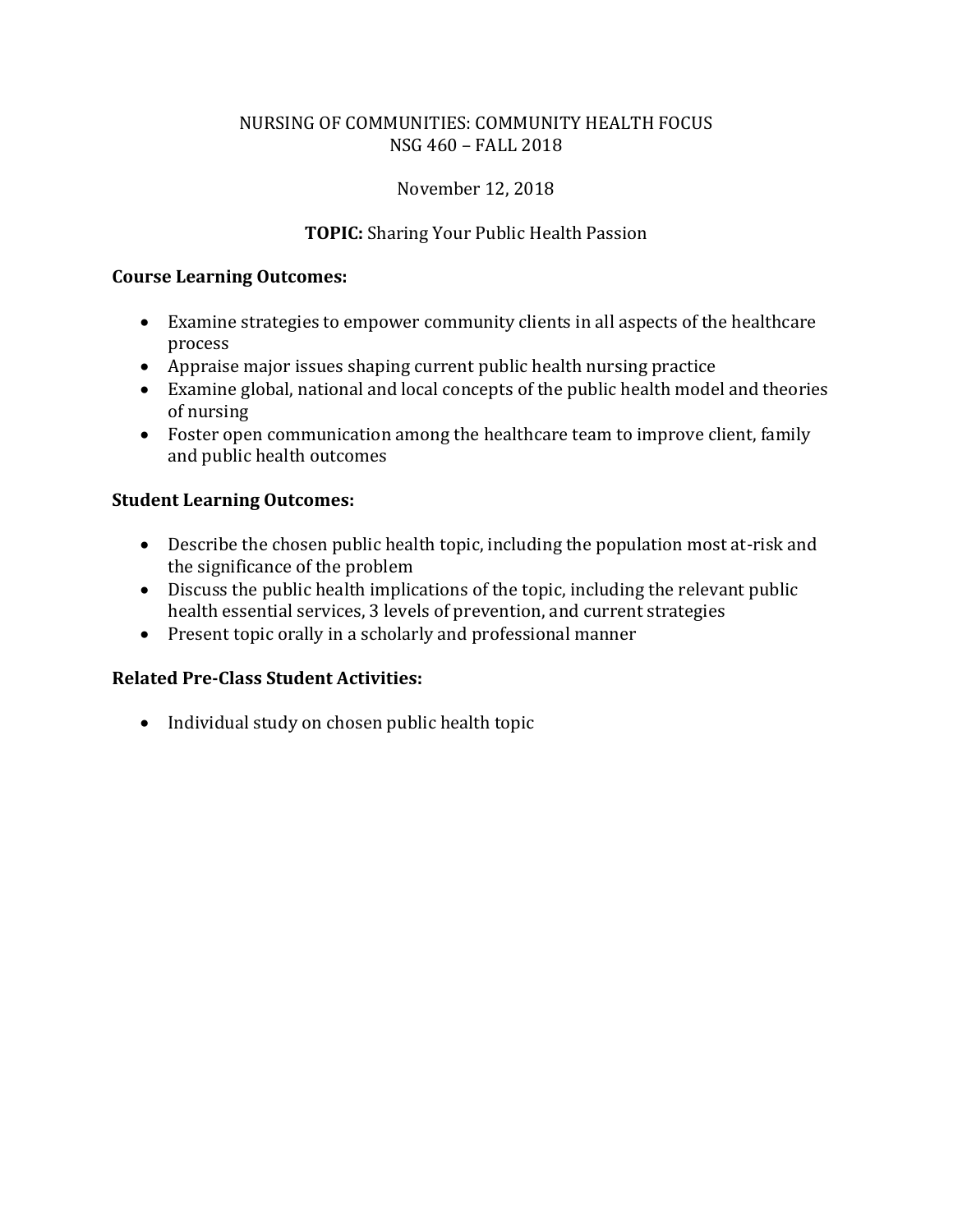# November 14, 2018

# **TOPIC:** Global Health

#### **Course Learning Outcomes:**

- Analyze diverse, cultural, ethnic and social backgrounds as sources of patient, family and community needs
- Demonstrate the concepts of equity and social justice in the context of health, health disparities, and the social determinants of health Model principles of integrity, respect and concern for the well-being of self, clients and colleagues
- Promote public health through partnership with clients and agencies as a model of respect for the needs of others
- Appraise major issues shaping current public health nursing practice

#### **Student Learning Outcomes:**

- Describe 3 different health crises affecting other parts of the world currently
- Identify interventions to combat a global health problem within the 3 levels of prevention

#### **Related Pre-Class Student Activities:**

- Textbook chapter 4
- World Health Organization website